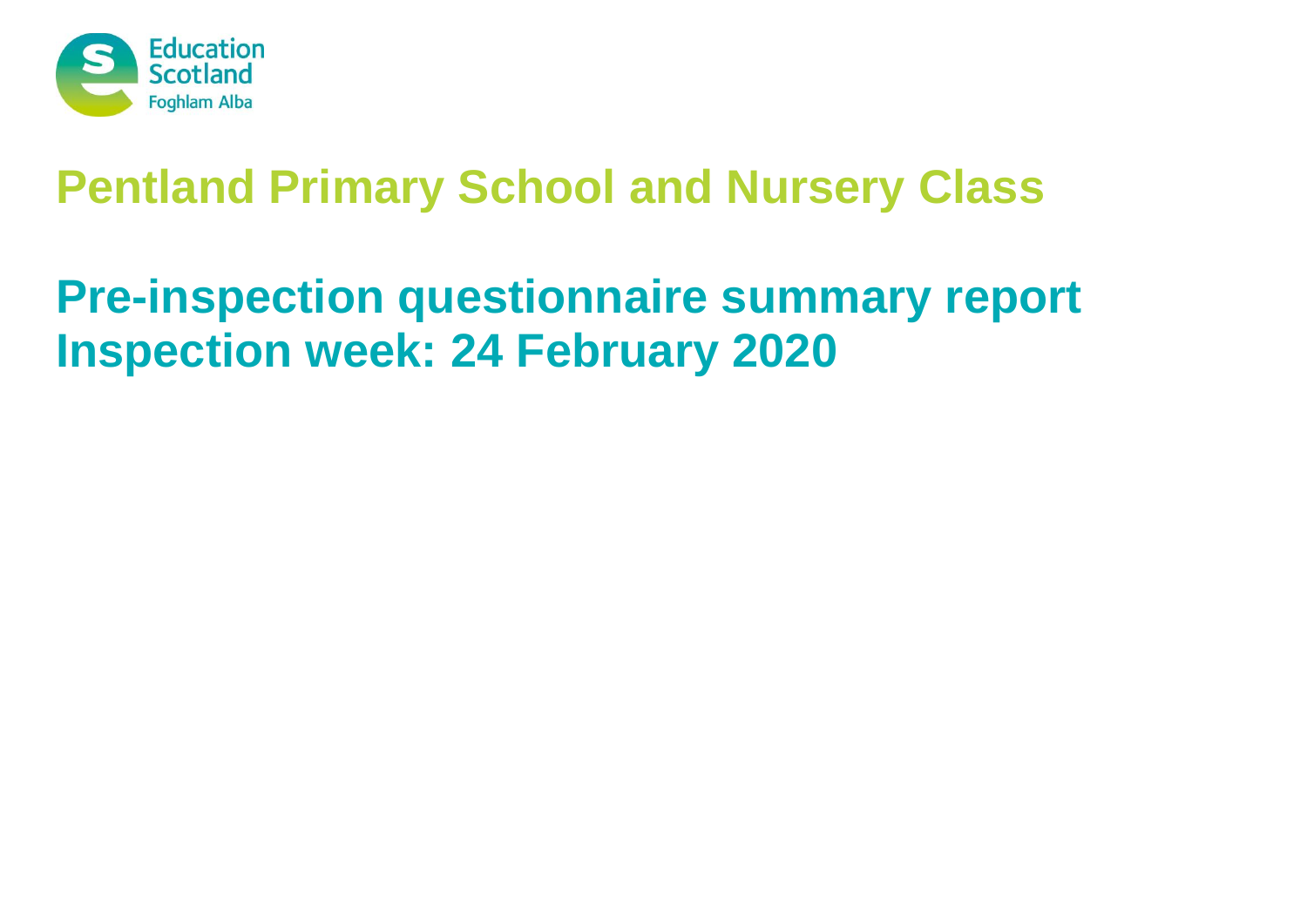# **Questionnaire for children in primary stages (01)**

| Q<br>No. | <b>Question</b>                                                                                                      | <b>Response</b><br><b>Count</b> | Agree<br>$\frac{9}{6}$ | <b>Disagree</b><br>% | Don't<br>know % | Didn't<br>answer % |
|----------|----------------------------------------------------------------------------------------------------------------------|---------------------------------|------------------------|----------------------|-----------------|--------------------|
| 4        | I feel safe when I am at school.                                                                                     | 245                             | 89.39                  | 2.04                 | 8.16            | 0.41               |
| 5        | My school helps me to feel safe.                                                                                     | 245                             | 93.47                  | 1.22                 | 4.9             | 0.41               |
| 6        | I have someone in my school I can speak to if I am upset or worried about<br>something.                              | 245                             | 89.39                  | 1.22                 | 8.98            | 0.41               |
| 7        | Staff treat me fairly and with respect.                                                                              | 245                             | 90.2                   | 1.22                 | 8.57            | 0.00               |
| 8        | Other children treat me fairly and with respect.                                                                     | 245                             | 72.65                  | 6.53                 | 20.41           | 0.41               |
| 9        | My school helps me to understand and respect other people.                                                           | 245                             | 97.14                  | 0.00                 | 2.86            | 0.00               |
| 10       | My school is helping me to become confident.                                                                         | 245                             | 87.76                  | 2.04                 | 10.2            | 0.00               |
| 11       | My school teaches me how to lead a healthy lifestyle.                                                                | 245                             | 96.33                  | 0.41                 | 3.27            | 0.00               |
| 12       | There are lots of chances at my school for me to get regular exercise.                                               | 245                             | 97.55                  | 0.41                 | 2.04            | 0.00               |
| 13       | My school offers me the opportunity to take part in activities in school beyond the<br>classroom and timetabled day. | 245                             | 95.1                   | 0.00                 | 4.9             | 0.00               |
| 14       | I have the opportunity to discuss my achievements outwith school with an adult in<br>school who knows me well.       | 245                             | 88.16                  | 2.86                 | 8.57            | 0.41               |
| 15       | My school listens to my views.                                                                                       | 245                             | 87.35                  | 1.22                 | 11.43           | 0.00               |
| 16       | My school takes my views into account.                                                                               | 245                             | 74.69                  | 2.45                 | 22.86           | 0.00               |
| 17       | I feel comfortable approaching staff with questions or suggestions.                                                  | 245                             | 75.1                   | 7.35                 | 17.55           | 0.00               |
| 18       | Staff help me to understand how I am progressing in my school work.                                                  | 245                             | 93.06                  | 1.22                 | 5.71            | 0.00               |
| 19       | My homework helps me to understand and improve my work in school.                                                    | 245                             | 72.65                  | 8.16                 | 18.78           | 0.41               |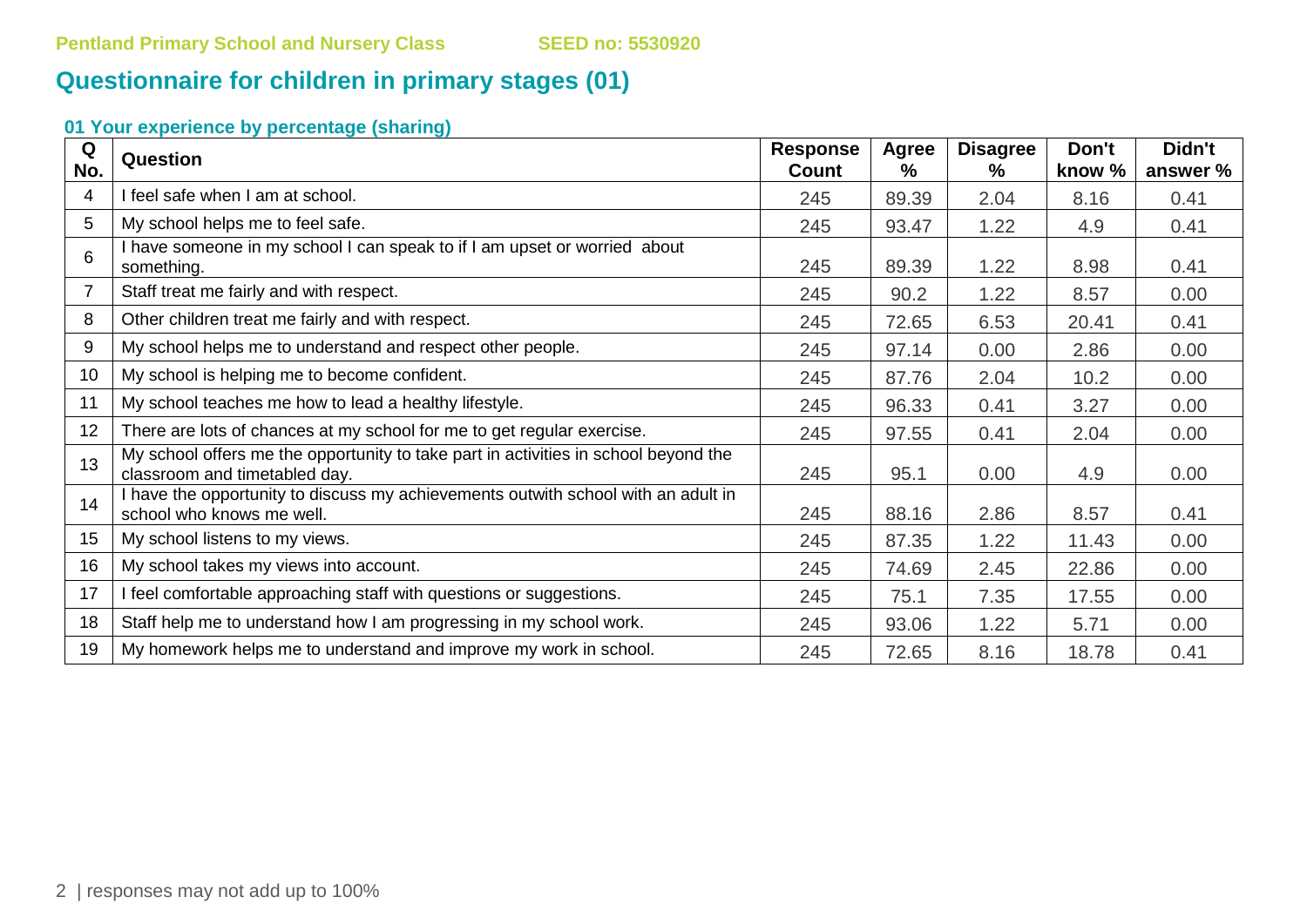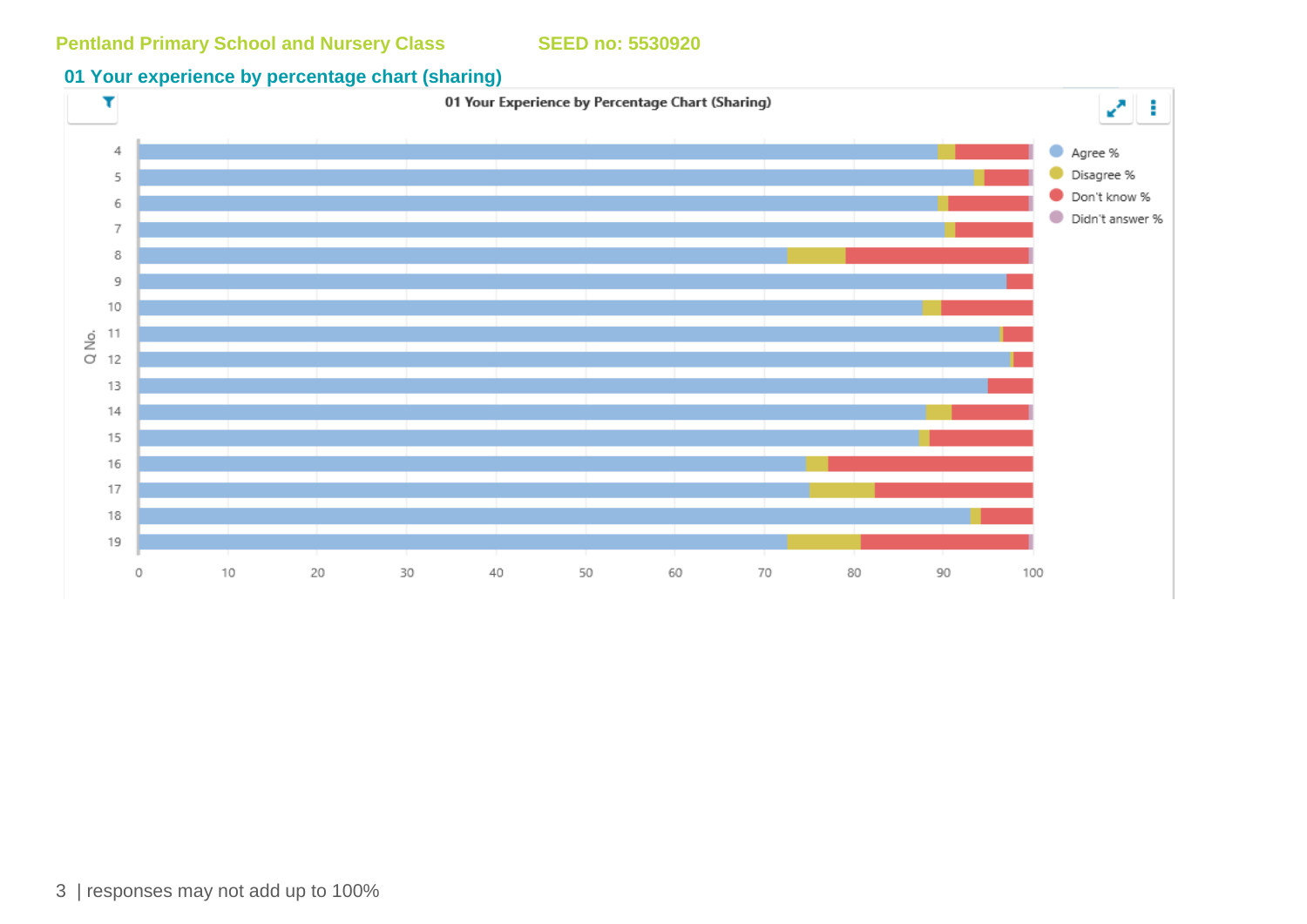| Q<br>No. | <b>Question</b>                                                    | <b>Response</b><br><b>Count</b> | All of the<br>time % | Some of the<br>time % | Not very<br>often % | Don't<br>know % | Didn't<br>answer % |
|----------|--------------------------------------------------------------------|---------------------------------|----------------------|-----------------------|---------------------|-----------------|--------------------|
| 20       | Other children behave well.                                        | 245                             | 2.04                 | 89.39                 | 7.76                | 0.82            | 0.00               |
| 21       | My teachers ask me about what things I want to<br>learn in school. | 245                             | 35.1                 | 48.57                 | 12.65               | 3.67            | 0.00               |
| 22       | enjoy learning at school.                                          | 245                             | 35.51                | 57.14                 | 6.53                | 0.82            | 0.00               |
| 23       | I feel that my work in school is hard enough.                      | 245                             | 36.33                | 54.29                 | 7.76                | 1.22            | 0.41               |
| 24       | I know who to ask to get help if I find my work<br>too hard.       | 245                             | 79.18                | 15.92                 | 3.67                | 0.82            | 0.41               |
| 25       | I am encouraged by staff to do the best I can.                     | 245                             | 68.16                | 27.76                 | 2.04                | 2.04            | 0.00               |
| 26       | I am happy with the quality of teaching in my<br>school.           | 245                             | 77.14                | 19.59                 | 0.41                | 2.45            | 0.41               |

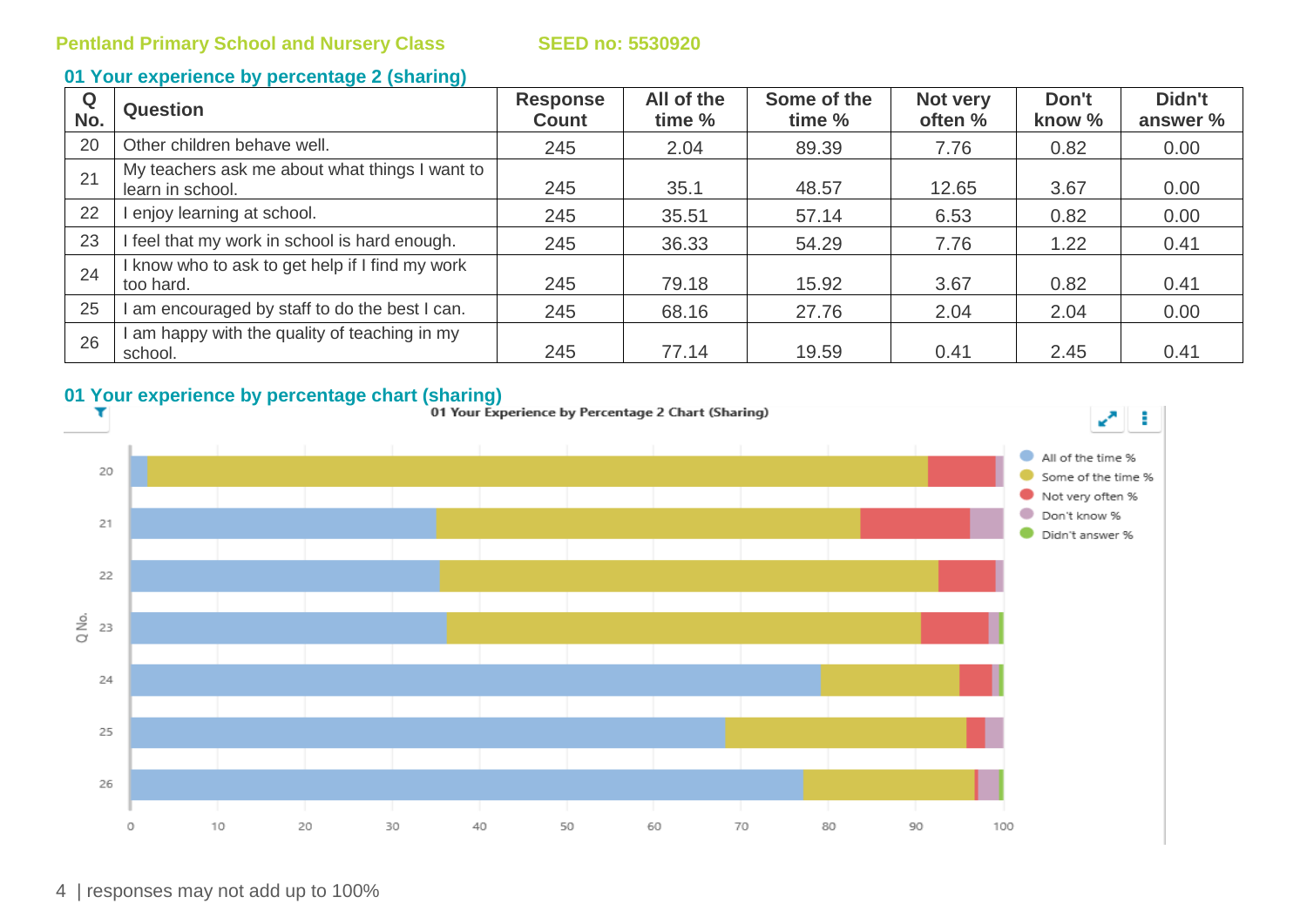#### **01 Your experience by percentage (sharing) bullying**

| No.    | <b>Question</b>                         | <b>Response</b><br><b>Count</b> | Agree<br>$\frac{0}{0}$ | <b>Disagree</b><br>$\frac{6}{6}$ | <b>Never</b><br>experienced % | Didn't<br>answer % |
|--------|-----------------------------------------|---------------------------------|------------------------|----------------------------------|-------------------------------|--------------------|
| $\sim$ | My school deals well with any bullying. | 245                             | $\sim$<br>40.0.        | $\overline{\phantom{a}}$<br>.76  | 48.16                         |                    |

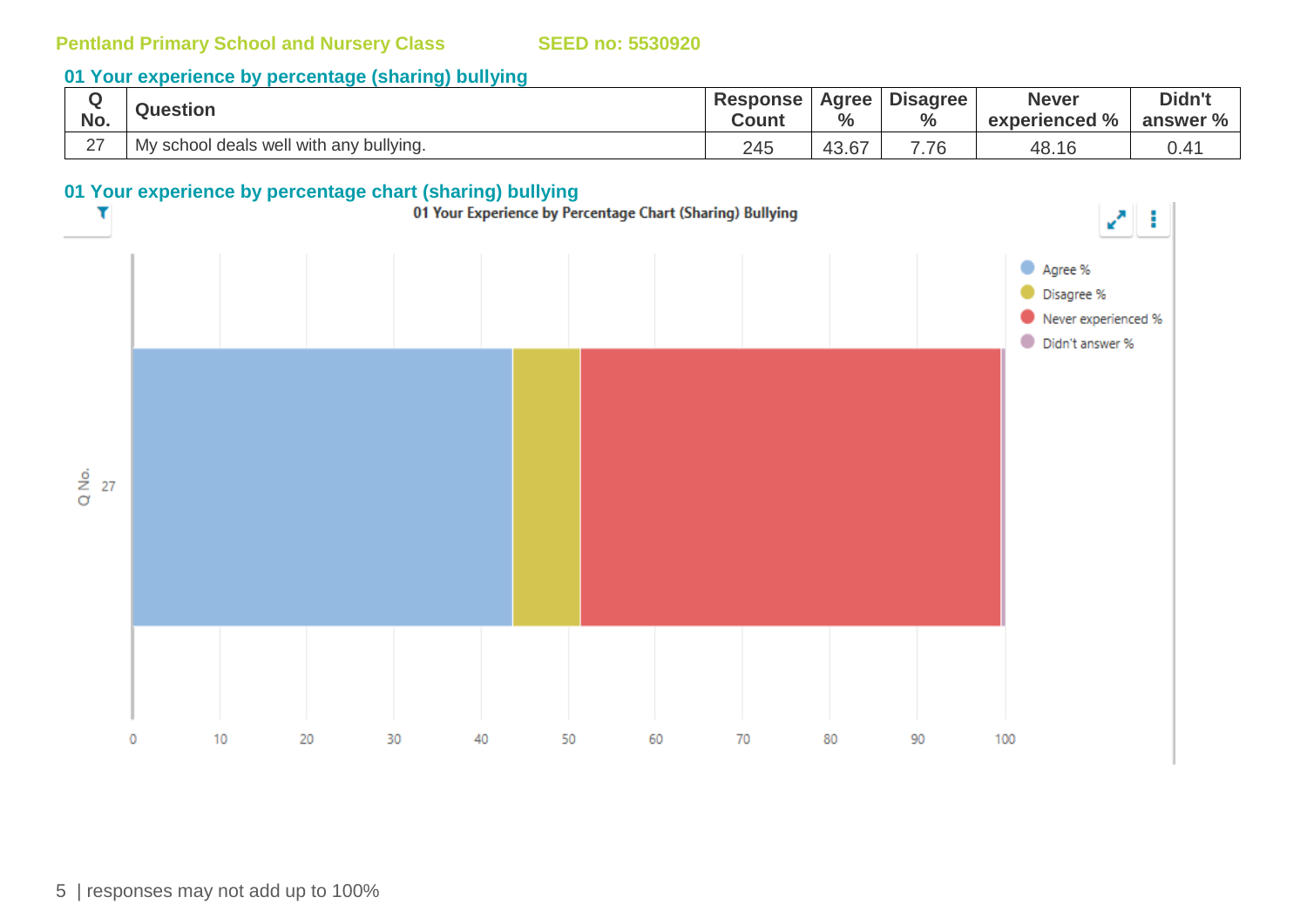# **Questionnaire for parents/carers of children in the early learning and childcare setting (03)**

| Q<br>No.       | Question                                                                                                                                       | <b>Response</b><br><b>Count</b> | <b>Strongly</b><br>agree % | <b>Agree</b><br>% | <b>Disagree</b><br>% | <b>Strongly</b><br>disagree<br>$\%$ | Don't<br>know<br>$\frac{0}{0}$ | Didn't<br>answer<br>% |
|----------------|------------------------------------------------------------------------------------------------------------------------------------------------|---------------------------------|----------------------------|-------------------|----------------------|-------------------------------------|--------------------------------|-----------------------|
| 3              | My child likes being at this setting.                                                                                                          | 34                              | 70.59                      | 26.47             | 0.00                 | 0.00                                | 2.94                           | 0.00                  |
| 4              | Staff treat my child fairly and with respect.                                                                                                  | 34                              | 85.29                      | 11.76             | 0.00                 | 0.00                                | 2.94                           | 0.00                  |
| 5              | I feel that my child is safe at the setting.                                                                                                   | 34                              | 85.29                      | 11.76             | 0.00                 | 0.00                                | 2.94                           | 0.00                  |
| 6              | My child's behaviour is managed effectively.                                                                                                   | 34                              | 73.53                      | 20.59             | 0.00                 | 0.00                                | 2.94                           | 2.94                  |
| $\overline{7}$ | The setting helps my child to feel confident.                                                                                                  | 34                              | 67.65                      | 26.47             | 0.00                 | 0.00                                | 5.88                           | 0.00                  |
| 8              | I feel staff really know my child as an individual.                                                                                            | 34                              | 58.82                      | 32.35             | 0.00                 | 0.00                                | 8.82                           | 0.00                  |
| 9              | The learning experiences my child has at the setting are at<br>the right level for them.                                                       | 34                              | 58.82                      | 35.29             | 0.00                 | 0.00                                | 5.88                           | 0.00                  |
| 10             | My child's learning and development is well supported by the<br>staff in the setting.                                                          | 34                              | 58.82                      | 35.29             | 0.00                 | 0.00                                | 5.88                           | 0.00                  |
| 11             | My child is encouraged to be healthy and to be physically<br>active.                                                                           | 34                              | 67.65                      | 29.41             | 0.00                 | 0.00                                | 2.94                           | 0.00                  |
| 12             | The setting supports my child's emotional wellbeing.                                                                                           | 34                              | 58.82                      | 32.35             | 0.00                 | 0.00                                | 5.88                           | 2.94                  |
| 13             | My child is making good progress at the setting.                                                                                               | 34                              | 58.82                      | 32.35             | 0.00                 | 0.00                                | 5.88                           | 2.94                  |
| 14             | I receive helpful, regular feedback about how my child is<br>learning and developing e.g. informal feedback, reports and<br>learning profiles. | 34                              | 41.18                      | 41.18             | 14.71                | 0.00                                | 2.94                           | 0.00                  |
| 15             | The information I receive about how my child is learning and<br>developing is shared with me when I request it.                                | 34                              | 67.65                      | 26.47             | 0.00                 | 0.00                                | 5.88                           | 0.00                  |
| 16             | I understand how the setting monitors my child's progress in<br>learning.                                                                      | 34                              | 41.18                      | 44.12             | 14.71                | 0.00                                | 0.00                           | 0.00                  |
| 17             | The setting gives me ideas on how to support my child's<br>learning at home.                                                                   | 34                              | 55.88                      | 29.41             | 11.76                | 0.00                                | 2.94                           | 0.00                  |
| 18             | The setting organises activities where my child and I can<br>learn together.                                                                   | 34                              | 58.82                      | 32.35             | 0.00                 | 2.94                                | 2.94                           | 2.94                  |
| 19             | The setting takes my views into account when making<br>changes.                                                                                | 34                              | 35.29                      | 47.06             | 2.94                 | 0.00                                | 14.71                          | 0.00                  |
| 20             | I feel comfortable approaching the setting with questions,<br>suggestions and/or a problem.                                                    | 34                              | 67.65                      | 23.53             | 2.94                 | 0.00                                | 2.94                           | 2.94                  |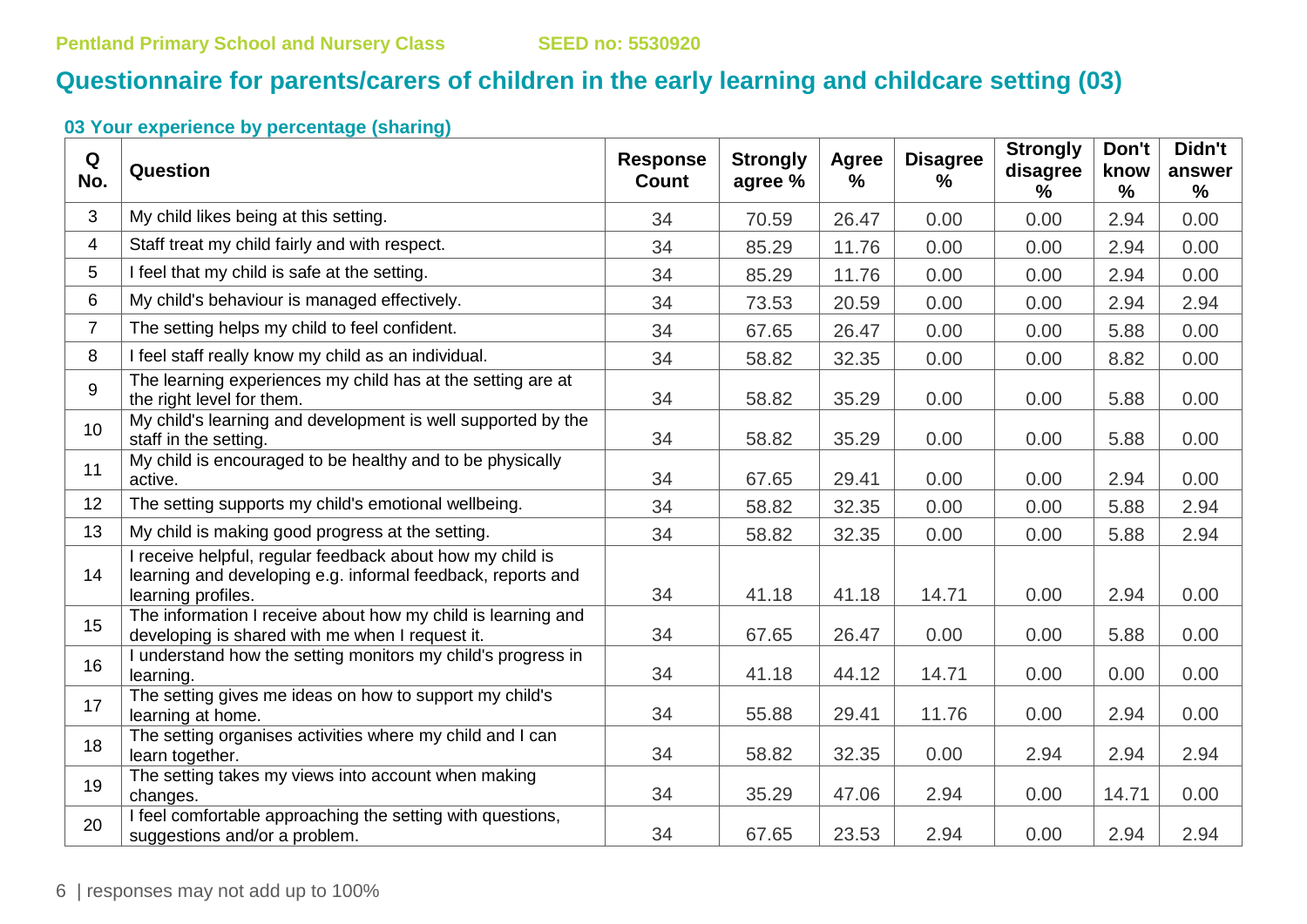| Q<br>No. | Question (cont.)                                                                               | <b>Response</b><br>Count | <b>Strongly</b><br>agree % | Agree<br>$\%$ | <b>Disagree</b><br>$\frac{0}{0}$ | <b>Strongly</b><br>disagree<br>% | Don't<br>know<br>% | Didn't<br>answer<br>% |
|----------|------------------------------------------------------------------------------------------------|--------------------------|----------------------------|---------------|----------------------------------|----------------------------------|--------------------|-----------------------|
| 21       | I feel encouraged to be involved in the work of parent groups.                                 | 34                       | 55.88                      | 38.24         | 0.00                             | 0.00                             | 5.88               | 0.00                  |
| 22       | I am kept informed about the work of parent groups.                                            | 34                       | 50                         | 41.18         | 5.88                             | 0.00                             | 2.94               | 0.00                  |
| 23       | The setting is well led and managed.                                                           | 34                       | 79.41                      | 14.71         | 0.00                             | 0.00                             | 5.88               | 0.00                  |
| 24       | The setting encourages children to treat others kindly and<br>with respect.                    | 34                       | 67.65                      | 29.41         | 0.00                             | 0.00                             | 2.94               | 0.00                  |
| 25       | I would recommend the setting to other parents.                                                | 34                       | 82.35                      | 14.71         | 0.00                             | 0.00                             | 2.94               | 0.00                  |
| 26       | My child was well supported as they started at the setting or<br>moved to a new room or group. | 34                       | 70.59                      | 26.47         | 0.00                             | 0.00                             | 2.94               | 0.00                  |
| 27       | Overall, I am satisfied with the setting.                                                      | 34                       | 67.65                      | 29.41         | 0.00                             | 0.00                             | 2.94               | 0.00                  |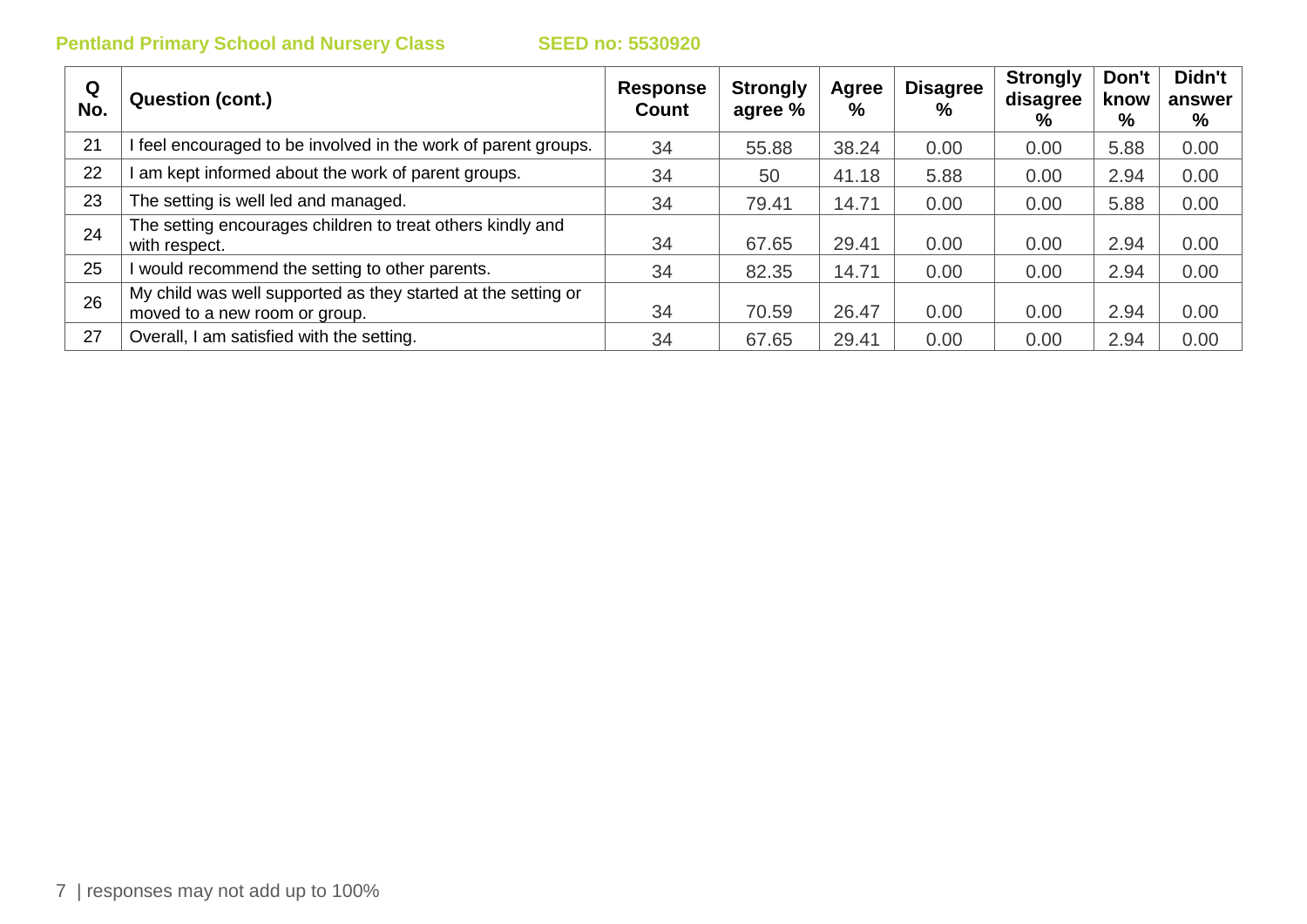### **03 Your experience by percentage chart (sharing)**



8 | responses may not add up to 100%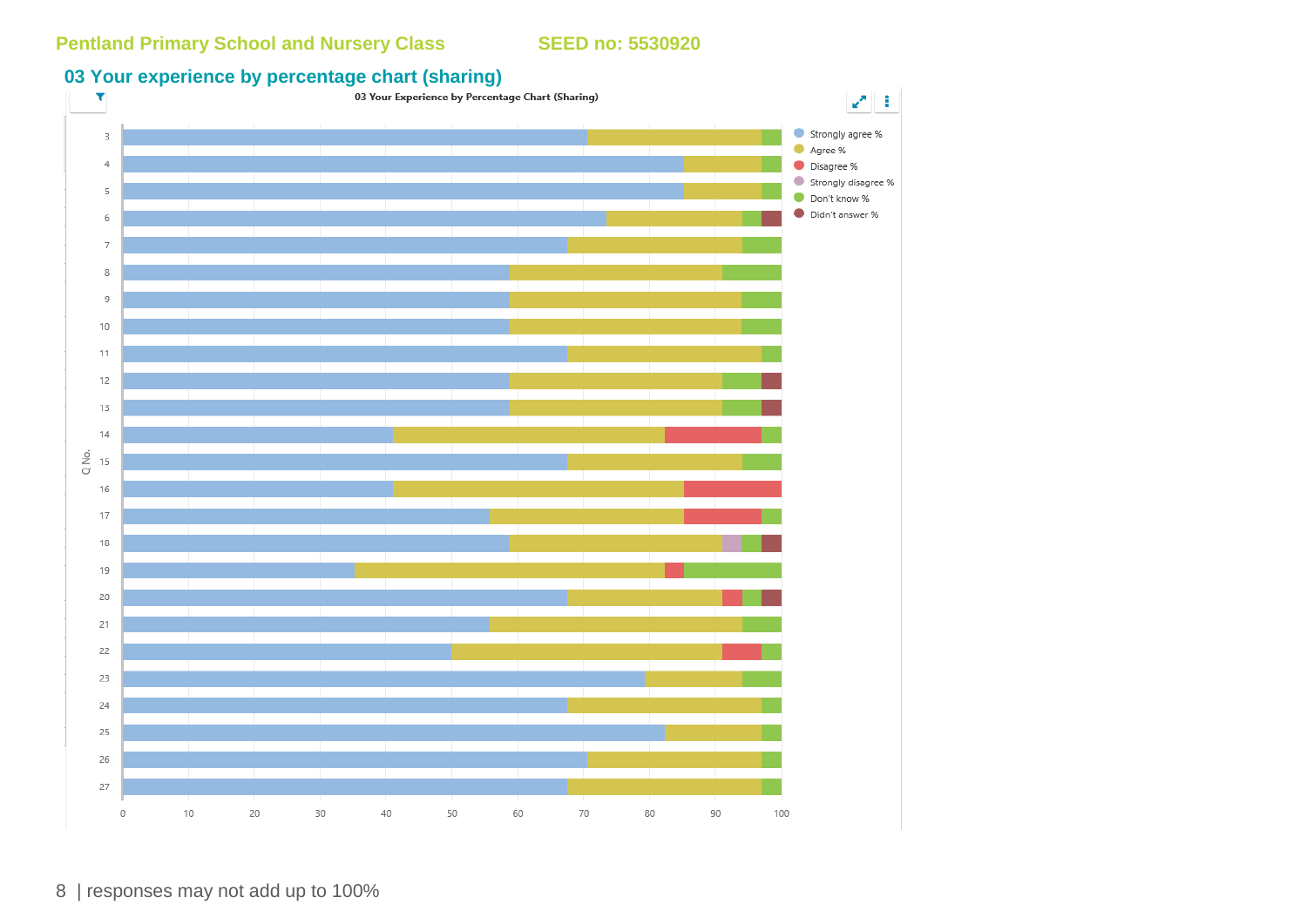# **Questionnaire for parents/carers of children in primary stages (04)**

| Q<br>No.       | Question                                                                                                                                       | <b>Response</b><br><b>Count</b> | <b>Strongly</b><br>agree % | Agree<br>% | <b>Disagree</b><br>% | <b>Strongly</b><br>disagree<br>% | Don't<br>know<br>$\%$ | Didn't<br>answer<br>$\%$ |
|----------------|------------------------------------------------------------------------------------------------------------------------------------------------|---------------------------------|----------------------------|------------|----------------------|----------------------------------|-----------------------|--------------------------|
| 4              | My child likes being at this school.                                                                                                           | 148                             | 61.49                      | 32.43      | 5.41                 | 0.00                             | 0.00                  | 0.68                     |
| 5              | Staff treat my child fairly and with respect.                                                                                                  | 148                             | 62.16                      | 35.81      | 0.68                 | 0.00                             | 0.68                  | 0.68                     |
| 6              | I feel that my child is safe at the school.                                                                                                    | 148                             | 58.78                      | 36.49      | 1.35                 | 0.00                             | 2.03                  | 1.35                     |
| $\overline{7}$ | The school helps my child to feel confident.                                                                                                   | 148                             | 50.68                      | 41.22      | 4.05                 | 0.00                             | 3.38                  | 0.68                     |
| 8              | I feel staff really know my child as an individual.                                                                                            | 148                             | 50                         | 39.19      | 5.41                 | 0.00                             | 4.05                  | 1.35                     |
| 9              | My child finds their learning activities hard enough.                                                                                          | 148                             | 29.73                      | 54.05      | 12.84                | 0.68                             | 2.03                  | 0.68                     |
| 10             | My child receives the help he/she needs to do well.                                                                                            | 148                             | 36.49                      | 52.7       | 4.73                 | 0.68                             | 4.73                  | 0.68                     |
| 11             | My child is encouraged by the school to be healthy and take<br>regular exercise.                                                               | 148                             | 44.59                      | 49.32      | 2.03                 | 0.00                             | 3.38                  | 0.68                     |
| 12             | The school supports my child's emotional wellbeing.                                                                                            | 148                             | 39.19                      | 54.05      | 3.38                 | 0.00                             | 2.7                   | 0.68                     |
| 13             | My child is making good progress at the school.                                                                                                | 148                             | 42.57                      | 51.35      | 4.73                 | 0.00                             | 0.68                  | 0.68                     |
| 14             | I receive helpful, regular feedback about how my child is<br>learning and developing e.g. informal feedback, reports and<br>learning profiles. | 148                             | 41.89                      | 51.35      | 6.08                 | 0.00                             | 0.00                  | 0.68                     |
| 15             | The information I receive about how my child is doing reaches<br>me at the right time.                                                         | 148                             | 34.46                      | 50.68      | 9.46                 | 0.00                             | 4.05                  | 1.35                     |
| 16             | I understand how my child's progress is assessed.                                                                                              | 148                             | 27.03                      | 50.68      | 16.89                | 0.68                             | 4.05                  | 0.68                     |
| 17             | The school gives me advice on how to support my child's<br>learning at home.                                                                   | 148                             | 30.41                      | 58.78      | 7.43                 | 0.68                             | 1.35                  | 1.35                     |
| 18             | The school organises activities where my child and I can learn<br>together.                                                                    | 148                             | 23.65                      | 51.35      | 14.86                | 1.35                             | 7.43                  | 1.35                     |
| 19             | The school takes my views into account when making changes.                                                                                    | 148                             | 14.19                      | 39.86      | 22.3                 | 0.68                             | 22.3                  | 0.68                     |
| 20             | I feel comfortable approaching the school with questions,<br>suggestions and/or a problem.                                                     | 148                             | 41.22                      | 45.95      | 8.11                 | 1.35                             | 2.03                  | 1.35                     |
| 21             | I feel encouraged to be involved in the work of the Parent<br>Council and/or parent association.                                               | 148                             | 35.81                      | 51.35      | 4.05                 | 0.68                             | 6.76                  | 1.35                     |
| 22             | I am kept informed about the work of the Parent Council and/or<br>parent association.                                                          | 148                             | 48.65                      | 49.32      | 0.68                 | 0.00                             | 0.68                  | 0.68                     |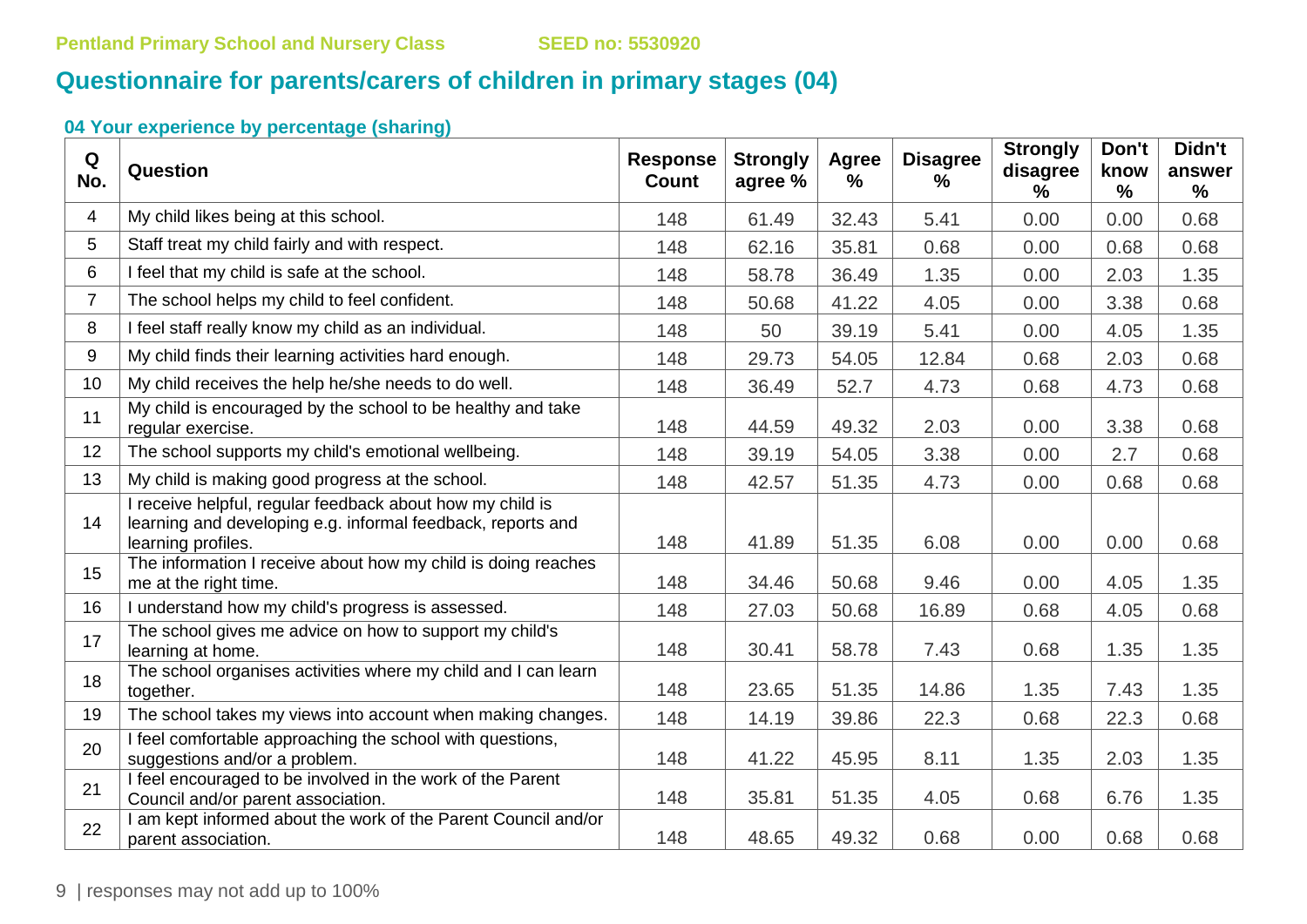| Q<br>No. | <b>Question (cont.)</b>                                      | Response<br><b>Count</b> | <b>Strongly</b><br>agree % | Agree<br>$\%$ | <b>Disagree</b><br>$\frac{0}{0}$ | <b>Strongly</b><br>disagree<br>$\%$ | Don't<br>know<br>% | Didn't<br>answer<br>% |
|----------|--------------------------------------------------------------|--------------------------|----------------------------|---------------|----------------------------------|-------------------------------------|--------------------|-----------------------|
| 23       | am satisfied with the quality of teaching in the school.     | 148                      | 48.65                      | 44.59         | 3.38                             | 0.00                                | 2.7                | 0.68                  |
| 24       | The school is well led and managed.                          | 148                      | 50                         | 41.22         | 4.05                             | 0.00                                | 3.38               | 1.35                  |
| 25       | The school encourages children to treat others with respect. | 148                      | 57.43                      | 37.84         | 3.38                             | 0.00                                | 0.68               | 0.68                  |
| 26       | would recommend the school to other parents.                 | 148                      | 54.73                      | 39.19         | 1.35                             | 0.00                                | 4.05               | 0.68                  |
| 27       | Overall, I am satisfied with the school.                     | 148                      | 51.35                      | 43.92         | 2.7                              | 0.00                                | 0.68               | 1.35                  |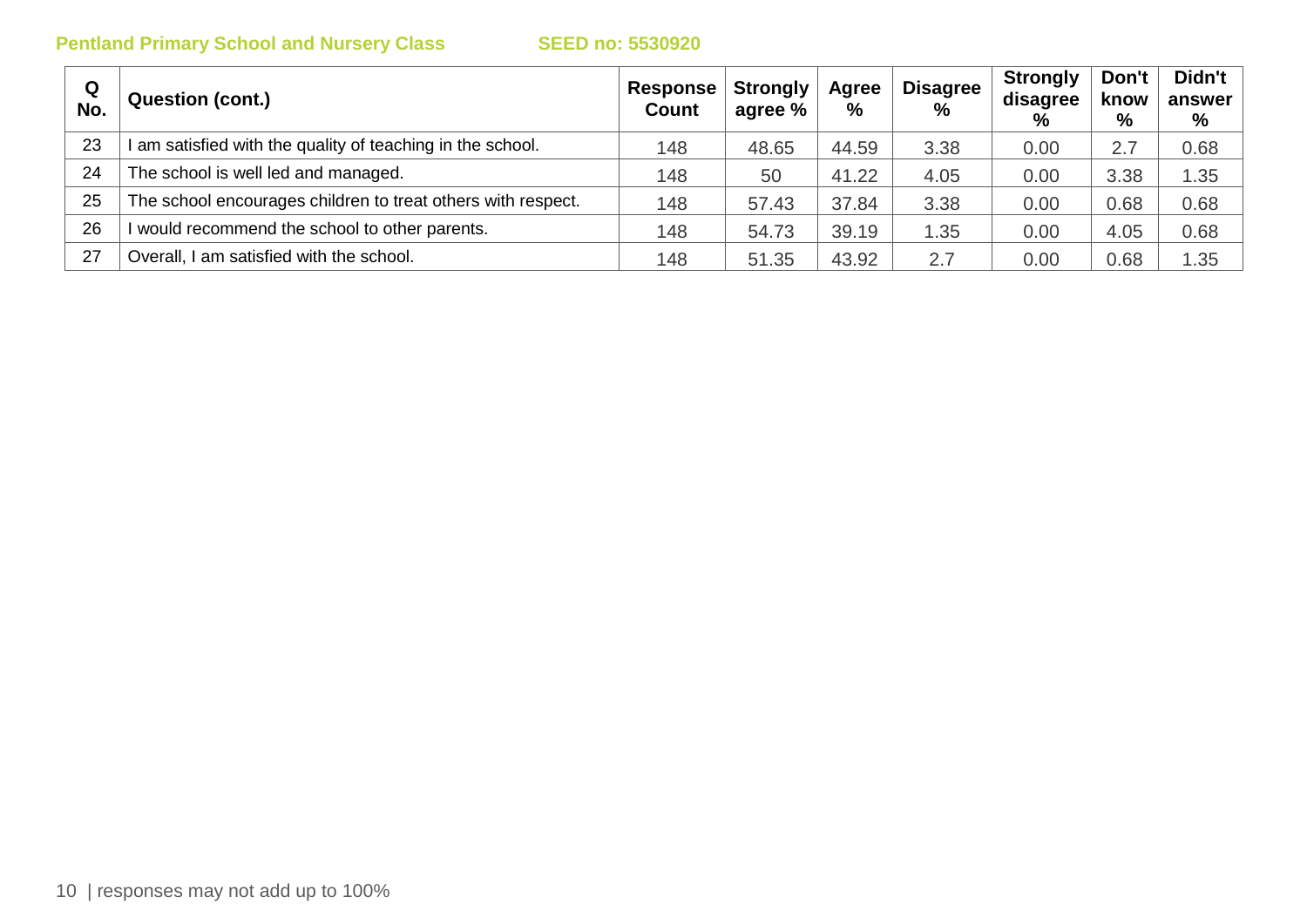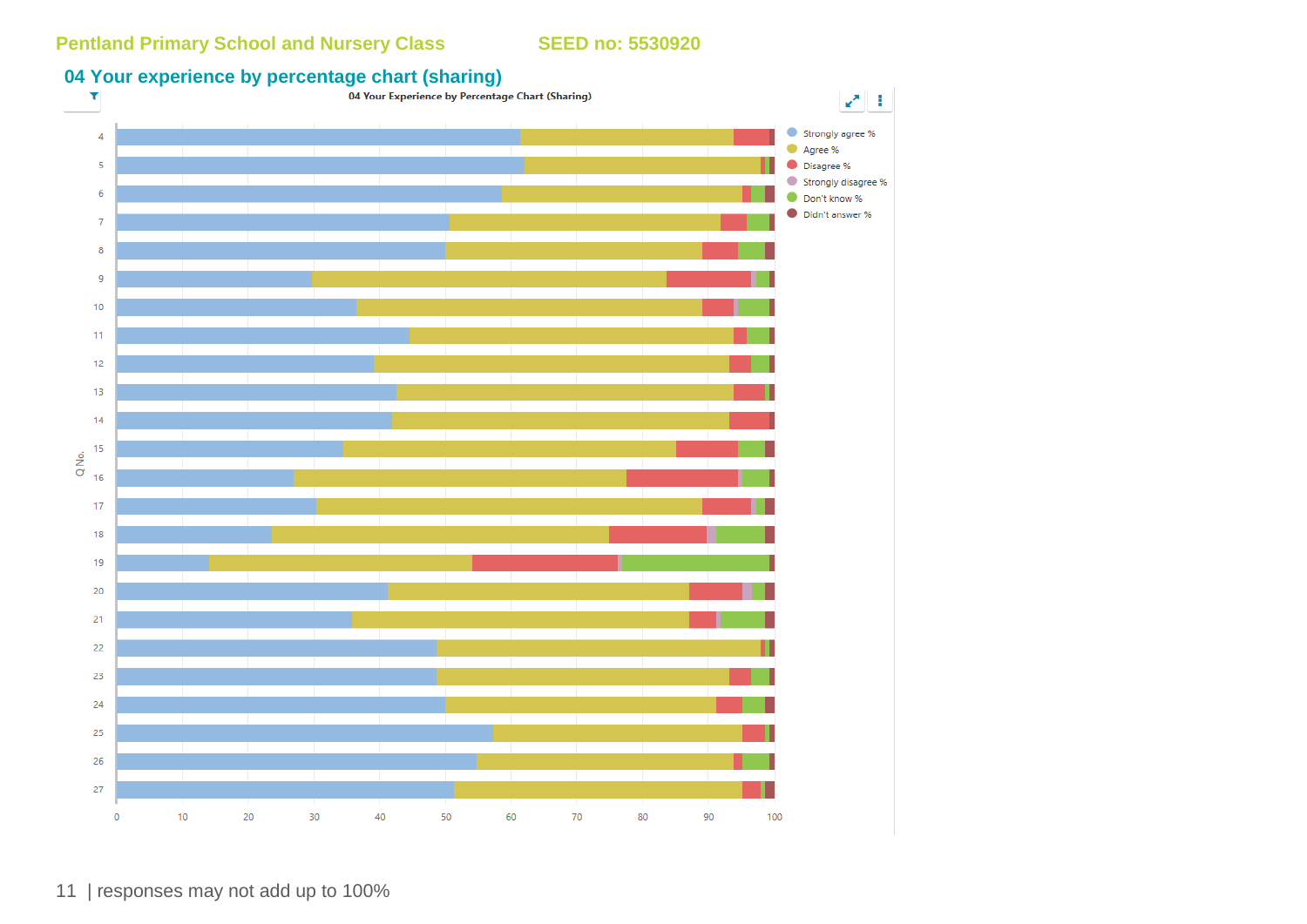#### **04 Your experience by percentage (sharing) bullying**

|     | Question                                 | <b>Response</b> | Strongly   | Agree | <b>Disagree</b> | <b>Strongly</b> | <b>Never</b>  | Didn't          |
|-----|------------------------------------------|-----------------|------------|-------|-----------------|-----------------|---------------|-----------------|
| No. |                                          | Count           | agree %    | %     | $\%$            | disagree %      | experienced % | answer $\%$ $ $ |
| 28  | The school deals well with any bullying. | '4c             | ィっ<br>3.51 | 30.   | 9.46            | 0.68            | 44.59         | つに<br>.JJ       |

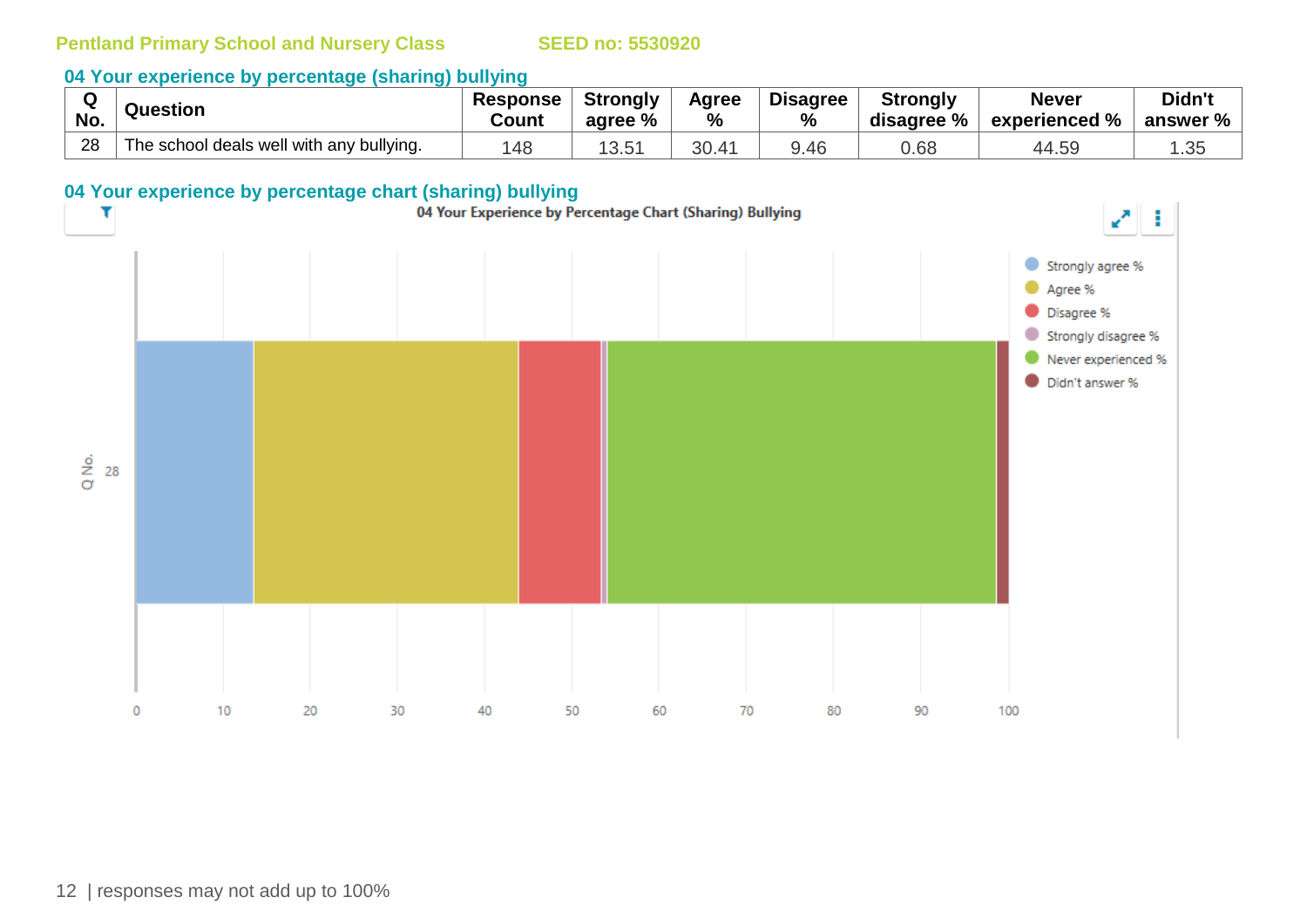# **Questionnaire for partners with the school (06)**

# **06 Your experience by percentage (sharing)**

| $\mathbf Q$<br>No. | <b>Question</b>                                                                                                                                                      | <b>Response</b><br><b>Count</b> | <b>Strongly</b><br>agree % | <b>Agree</b><br>$\frac{0}{0}$ | <b>Disagree</b><br>$\frac{0}{0}$ | <b>Strongly</b><br>disagree<br>$\frac{0}{0}$ | Don't<br>know<br>$\frac{6}{6}$ | N/A<br>$\frac{0}{0}$ | Didn't<br>answer<br>$\frac{0}{0}$ |
|--------------------|----------------------------------------------------------------------------------------------------------------------------------------------------------------------|---------------------------------|----------------------------|-------------------------------|----------------------------------|----------------------------------------------|--------------------------------|----------------------|-----------------------------------|
| 3                  | My service/organisation works in partnership with<br>the school on a regular basis.                                                                                  | 17                              | 70.59                      | 17.65                         | 0.00                             | 0.00                                         | 5.88                           | 5.88                 | 0.00                              |
| $\overline{4}$     | We are aware of the school's procedures for<br>reporting child protection and safeguarding<br>concerns.                                                              | 17                              | 47.06                      | 47.06                         | 0.00                             | 0.00                                         | 5.88                           | 0.00                 | 0.00                              |
| 5                  | My service/organisation has a clear understanding<br>of the school's strategies for raising attainment for<br>all.                                                   | 17                              | 41.18                      | 47.06                         | 0.00                             | 0.00                                         | 5.88                           | 5.88                 | 0.00                              |
| 6                  | There are effective arrangements in place for<br>jointly planning provision with the school.                                                                         | 17                              | 76.47                      | 5.88                          | 0.00                             | 0.00                                         | 5.88                           | 11.76                | 0.00                              |
| $\overline{7}$     | There are effective arrangements for jointly<br>delivering provision with the school.                                                                                | 17                              | 47.06                      | 29.41                         | 0.00                             | 0.00                                         | 5.88                           | 17.65                | 0.00                              |
| 8                  | My service/organisation is involved in the school's<br>self-evaluation of our joint work.                                                                            | 17                              | 52.94                      | 35.29                         | 0.00                             | 0.00                                         | 5.88                           | 5.88                 | 0.00                              |
| 9                  | Roles and responsibilities are clearly defined<br>within the partnership.                                                                                            | 17                              | 64.71                      | 23.53                         | 0.00                             | 0.00                                         | 5.88                           | 5.88                 | 0.00                              |
| 10                 | Effective arrangements are in place to evaluate the<br>impact of our partnership working.                                                                            | 17                              | 47.06                      | 47.06                         | 0.00                             | 0.00                                         | 5.88                           | 0.00                 | 0.00                              |
| 11                 | My service/organisation is kept up to date with<br>changes in the school which may affect the<br>services we deliver.                                                | 17                              | 52.94                      | 29.41                         | 0.00                             | 0.00                                         | 5.88                           | 11.76                | 0.00                              |
| 12                 | The school provides my service/organisation with<br>relevant information about the needs of children<br>and young people.                                            | 17                              | 52.94                      | 17.65                         | 0.00                             | 0.00                                         | 5.88                           | 23.53                | 0.00                              |
| 13                 | Arrangements are in place to support my<br>service/organisation to share relevant information<br>about the progress of children and young people<br>with the school. | 17                              | 58.82                      | 11.76                         | 0.00                             | 0.00                                         | 5.88                           | 23.53                | 0.00                              |
| 14                 | The school values the contribution made by my<br>service/organisation.                                                                                               | 17                              | 88.24                      | 5.88                          | 0.00                             | 0.00                                         | 5.88                           | 0.00                 | 0.00                              |
| 15                 | The school actively promotes my<br>service/organisation to potential users, as<br>appropriate.                                                                       | 17                              | 41.18                      | 23.53                         | 0.00                             | 0.00                                         | 5.88                           | 29.41                | 0.00                              |

13 | responses may not add up to 100%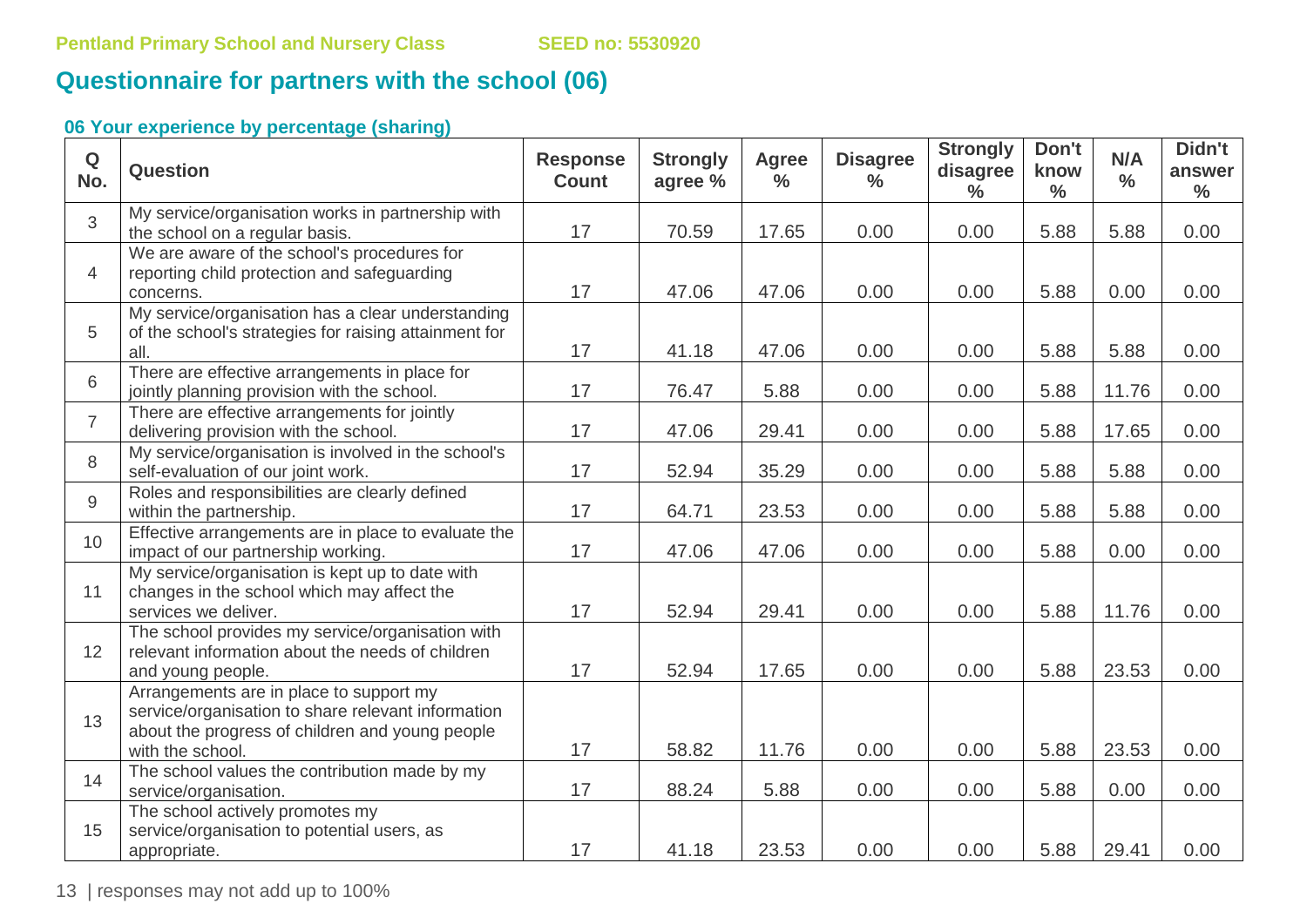| Q<br>No. | <b>Question (cont.)</b>                                                                                                     | <b>Response</b><br><b>Count</b> | <b>Strongly</b><br>agree % | Agree<br>$\frac{0}{0}$ | <b>Disagree</b><br>$\%$ | <b>Strongly</b><br>disagree<br>$\%$ | Don't<br>know<br>$\%$ | N/A<br>$\frac{0}{0}$ | Didn't<br>answer<br>$\%$ |
|----------|-----------------------------------------------------------------------------------------------------------------------------|---------------------------------|----------------------------|------------------------|-------------------------|-------------------------------------|-----------------------|----------------------|--------------------------|
| 16       | There are opportunities to network, share practice<br>and participate in joint training and development<br>with the school. |                                 | 64.71                      | 29.41                  | 0.00                    | 0.00                                | 5.88                  | 0.00                 | 0.00                     |
| 17       | My service/organisation has a clear understanding<br>of the social, cultural and economic context of the<br>school.         |                                 | 64.71                      | 23.53                  | 0.00                    | 0.00                                | 5.88                  | 5.88                 | 0.00                     |
| 18       | Overall, partnership working with the school works<br>well.                                                                 | 17                              | 88.24                      | 5.88                   | 0.00                    | 0.00                                | 5.88                  | 0.00                 | 0.00                     |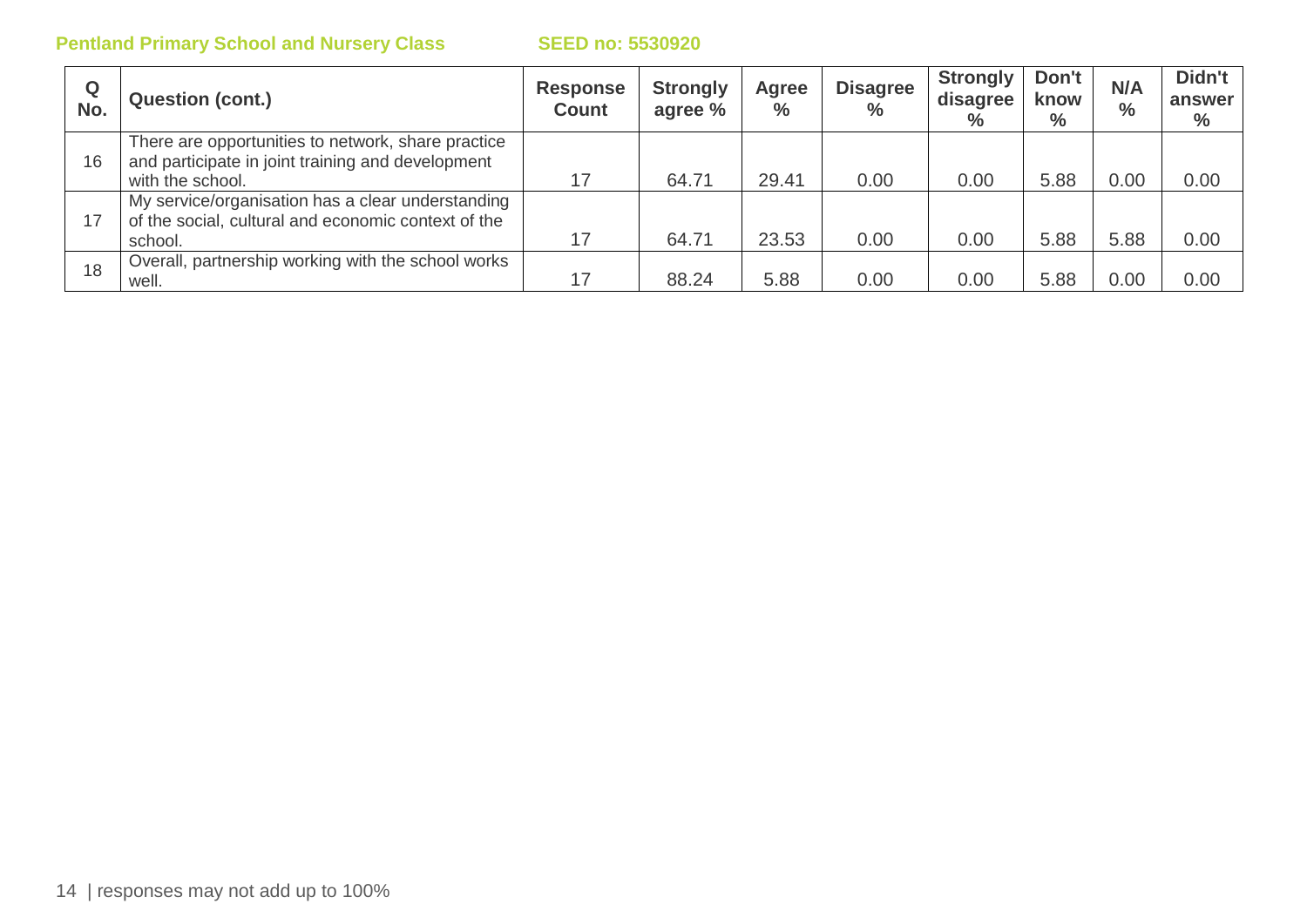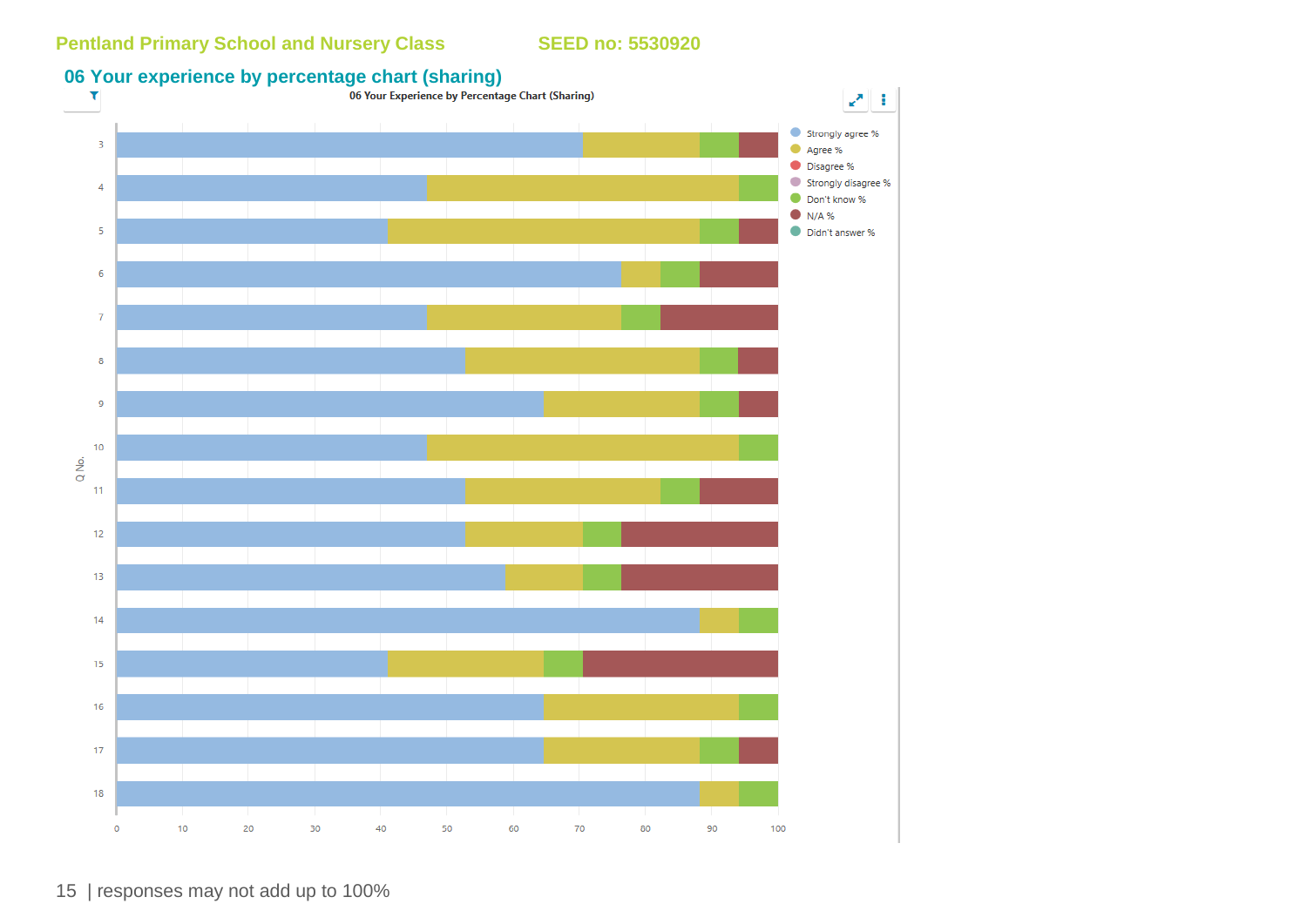# **Questionnaire for school teachers (10)**

| Q<br>No.       | Question                                                                                                                            | <b>Response</b><br><b>Count</b> | <b>Strongly</b><br>agree % | Agree<br>$\frac{9}{6}$ | <b>Disagree</b><br>$\%$ | <b>Strongly</b><br>disagree<br>% | Don't<br>know<br>$\frac{9}{6}$ | N/A<br>$\frac{0}{0}$ | Didn't<br>answer<br>$\frac{9}{6}$ |
|----------------|-------------------------------------------------------------------------------------------------------------------------------------|---------------------------------|----------------------------|------------------------|-------------------------|----------------------------------|--------------------------------|----------------------|-----------------------------------|
| $\overline{2}$ | I find it rewarding to be a member of staff at this<br>school.                                                                      | 23                              | 82.61                      | 13.04                  | 0.00                    | 0.00                             | 4.35                           | 0.00                 | 0.00                              |
| 3              | I feel a valued part of the school's community.                                                                                     | 23                              | 73.91                      | 21.74                  | 0.00                    | 0.00                             | 4.35                           | 0.00                 | 0.00                              |
| $\overline{4}$ | I am encouraged to learn and share practice with<br>colleagues from other schools.                                                  | 23                              | 56.52                      | 34.78                  | 0.00                    | 0.00                             | 4.35                           | 0.00                 | 4.35                              |
| 5              | I am given the opportunity to learn and share practice<br>with colleagues from other schools.                                       | 23                              | 43.48                      | 47.83                  | 4.35                    | 0.00                             | 4.35                           | 0.00                 | 0.00                              |
| 6              | I have a clear understanding of the social, cultural and<br>economic context of the school.                                         | 23                              | 60.87                      | 34.78                  | 0.00                    | 0.00                             | 4.35                           | 0.00                 | 0.00                              |
| $\overline{7}$ | I feel appropriately supported by the school to<br>undertake my role.                                                               | 23                              | 73.91                      | 21.74                  | 0.00                    | 0.00                             | 4.35                           | 0.00                 | 0.00                              |
| 8              | I am supported to engage in professional learning.                                                                                  | 23                              | 78.26                      | 17.39                  | 0.00                    | 0.00                             | 4.35                           | 0.00                 | 0.00                              |
| 9              | My professional learning enables me to reflect on and<br>improve my practice.                                                       | 23                              | 78.26                      | 17.39                  | 0.00                    | 0.00                             | 4.35                           | 0.00                 | 0.00                              |
| 10             | I have regular opportunities to undertake leadership<br>roles.                                                                      | 23                              | 65.22                      | 26.09                  | 0.00                    | 0.00                             | 4.35                           | 4.35                 | 0.00                              |
| 11             | I have opportunities to be involved in agreeing<br>priorities for the school.                                                       | 23                              | 65.22                      | 26.09                  | 0.00                    | 0.00                             | 8.7                            | 0.00                 | 0.00                              |
| 12             | I am actively involved in the school's ongoing self-<br>evaluation.                                                                 | 23                              | 78.26                      | 17.39                  | 0.00                    | 0.00                             | 4.35                           | 0.00                 | 0.00                              |
| 13             | GTCS standards are used to support professional<br>dialogue.                                                                        | 23                              | 65.22                      | 30.43                  | 0.00                    | 0.00                             | 4.35                           | 0.00                 | 0.00                              |
| 14             | I use information, including data, effectively to identify<br>and reduce inequalities in children's and young<br>people's outcomes. | 23                              | 78.26                      | 17.39                  | 0.00                    | 0.00                             | 4.35                           | 0.00                 | 0.00                              |
| 15             | I understand how to apply the school's procedures<br>relating to child protection and safeguarding.                                 | 23                              | 65.22                      | 30.43                  | 0.00                    | 0.00                             | 4.35                           | 0.00                 | 0.00                              |
| 16             | The school's vision and values underpins my work.                                                                                   | 23                              | 60.87                      | 34.78                  | 0.00                    | 0.00                             | 4.35                           | 0.00                 | 0.00                              |
| 17             | Staff treat all children and young people fairly and with<br>respect.                                                               | 23                              | 82.61                      | 13.04                  | 0.00                    | 0.00                             | 4.35                           | 0.00                 | 0.00                              |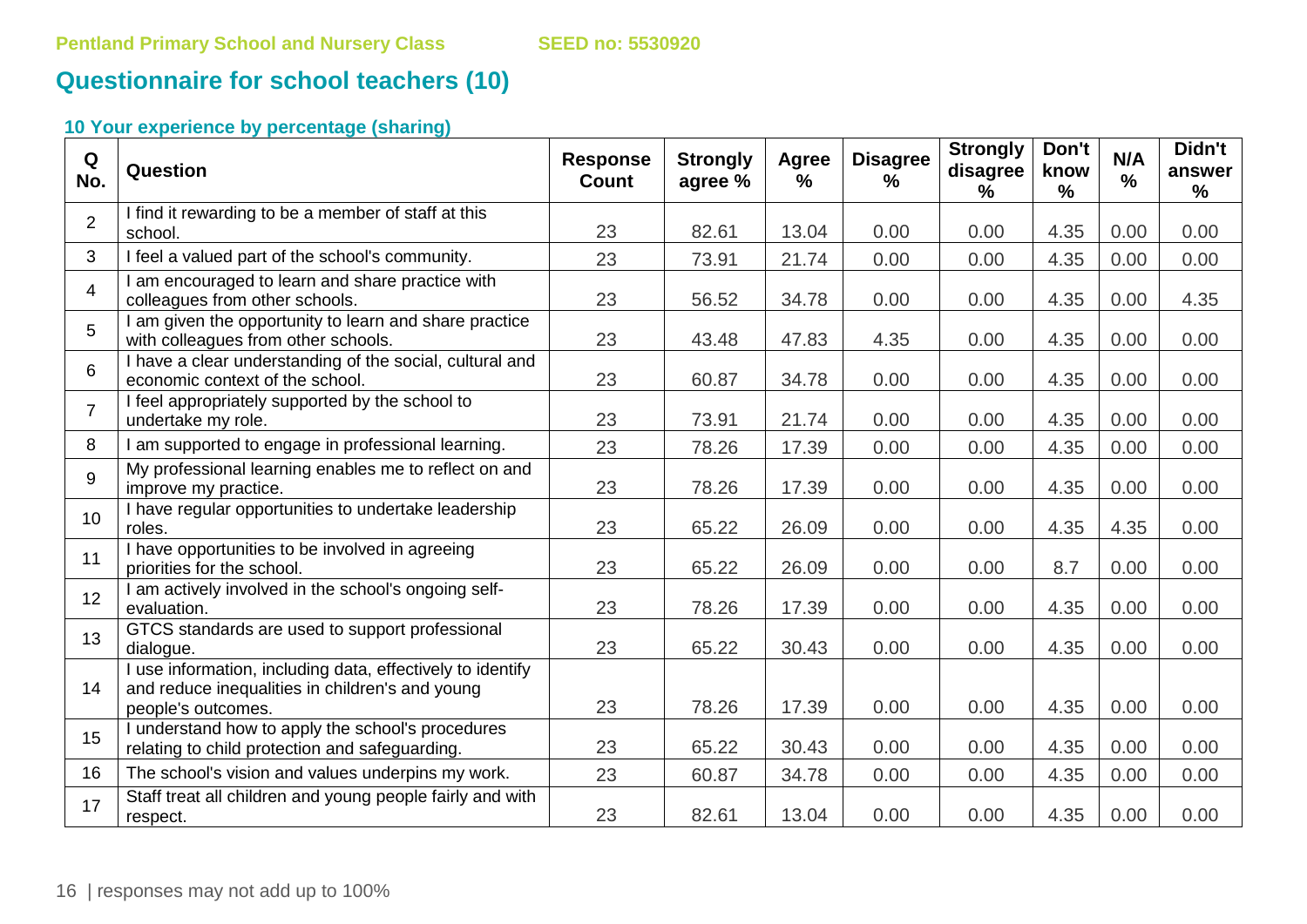| Q<br>No. | <b>Question (cont.)</b>                                                                                                                           | <b>Response</b><br>Count | <b>Strongly</b><br>agree % | <b>Agree</b><br>$\%$ | <b>Disagree</b><br>% | <b>Strongly</b><br>disagree<br>$\frac{9}{6}$ | Don't<br>know<br>$\frac{0}{0}$ | N/A<br>$\frac{0}{0}$ | Didn't<br>answer<br>$\%$ |
|----------|---------------------------------------------------------------------------------------------------------------------------------------------------|--------------------------|----------------------------|----------------------|----------------------|----------------------------------------------|--------------------------------|----------------------|--------------------------|
| 18       | Colleagues treat each other with respect.                                                                                                         | 23                       | 82.61                      | 13.04                | 0.00                 | 0.00                                         | 4.35                           | 0.00                 | 0.00                     |
| 19       | Children and young people are encouraged and<br>supported to treat others with respect.                                                           | 23                       | 91.3                       | 4.35                 | 0.00                 | 0.00                                         | 4.35                           | 0.00                 | 0.00                     |
| 20       | Children and young people are well behaved.                                                                                                       | 23                       | 34.78                      | 56.52                | 4.35                 | 0.00                                         | 4.35                           | 0.00                 | 0.00                     |
| 21       | The school deals effectively with any bullying.                                                                                                   | 23                       | 65.22                      | 30.43                | 0.00                 | 0.00                                         | 4.35                           | 0.00                 | 0.00                     |
| 22       | I am provided with feedback when I report an incident.                                                                                            | 23                       | 43.48                      | 47.83                | 0.00                 | 0.00                                         | 4.35                           | 4.35                 | 0.00                     |
| 23       | Staff at all levels within the school communicate<br>effectively with each other.                                                                 | 23                       | 60.87                      | 30.43                | 0.00                 | 0.00                                         | 4.35                           | 4.35                 | 0.00                     |
| 24       | The school's arrangements for engaging parents in<br>their child's learning are effective.                                                        | 23                       | 69.57                      | 26.09                | 0.00                 | 0.00                                         | 4.35                           | 0.00                 | 0.00                     |
| 25       | The school is well led and managed.                                                                                                               | 23                       | 78.26                      | 17.39                | 0.00                 | 0.00                                         | 4.35                           | 0.00                 | 0.00                     |
| 26       | Collaborative working across the school is effective in<br>taking forward improvement.                                                            | 23                       | 73.91                      | 21.74                | 0.00                 | 0.00                                         | 4.35                           | 0.00                 | 0.00                     |
| 27       | Children and young people are engaged in their<br>learning.                                                                                       | 23                       | 65.22                      | 26.09                | 0.00                 | 0.00                                         | 4.35                           | 0.00                 | 4.35                     |
| 28       | give children and young people regular feedback<br>which helps them to progress.                                                                  | 23                       | 60.87                      | 30.43                | 0.00                 | 0.00                                         | 4.35                           | 0.00                 | 4.35                     |
| 29       | Children and young people are provided with<br>experiences which meet their learning needs.                                                       | 23                       | 73.91                      | 21.74                | 0.00                 | 0.00                                         | 4.35                           | 0.00                 | 0.00                     |
| 30       | Children and young people are involved in talking<br>about and planning their learning.                                                           | 23                       | 47.83                      | 47.83                | 0.00                 | 0.00                                         | 4.35                           | 0.00                 | 0.00                     |
| 31       | Children and young people are involved in setting their<br>learning targets.                                                                      | 23                       | 56.52                      | 39.13                | 0.00                 | 0.00                                         | 4.35                           | 0.00                 | 0.00                     |
| 32       | Children and young people have the opportunity to<br>lead their learning.                                                                         | 23                       | 52.17                      | 43.48                | 0.00                 | 0.00                                         | 4.35                           | 0.00                 | 0.00                     |
| 33       | I receive appropriate support for planning, preparation<br>and assessment.                                                                        | 23                       | 65.22                      | 26.09                | 0.00                 | 0.00                                         | 4.35                           | 4.35                 | 0.00                     |
| 34       | The school has effective strategies to support children<br>and young people with their learning, including those<br>requiring additional support. | 23                       | 78.26                      | 13.04                | 0.00                 | 0.00                                         | 4.35                           | 0.00                 | 4.35                     |
| 35       | Staff have a shared understanding of their<br>'responsibility of all' in literacy and numeracy and<br>health and wellbeing.                       | 23                       | 69.57                      | 21.74                | 0.00                 | 0.00                                         | 8.7                            | 0.00                 | 0.00                     |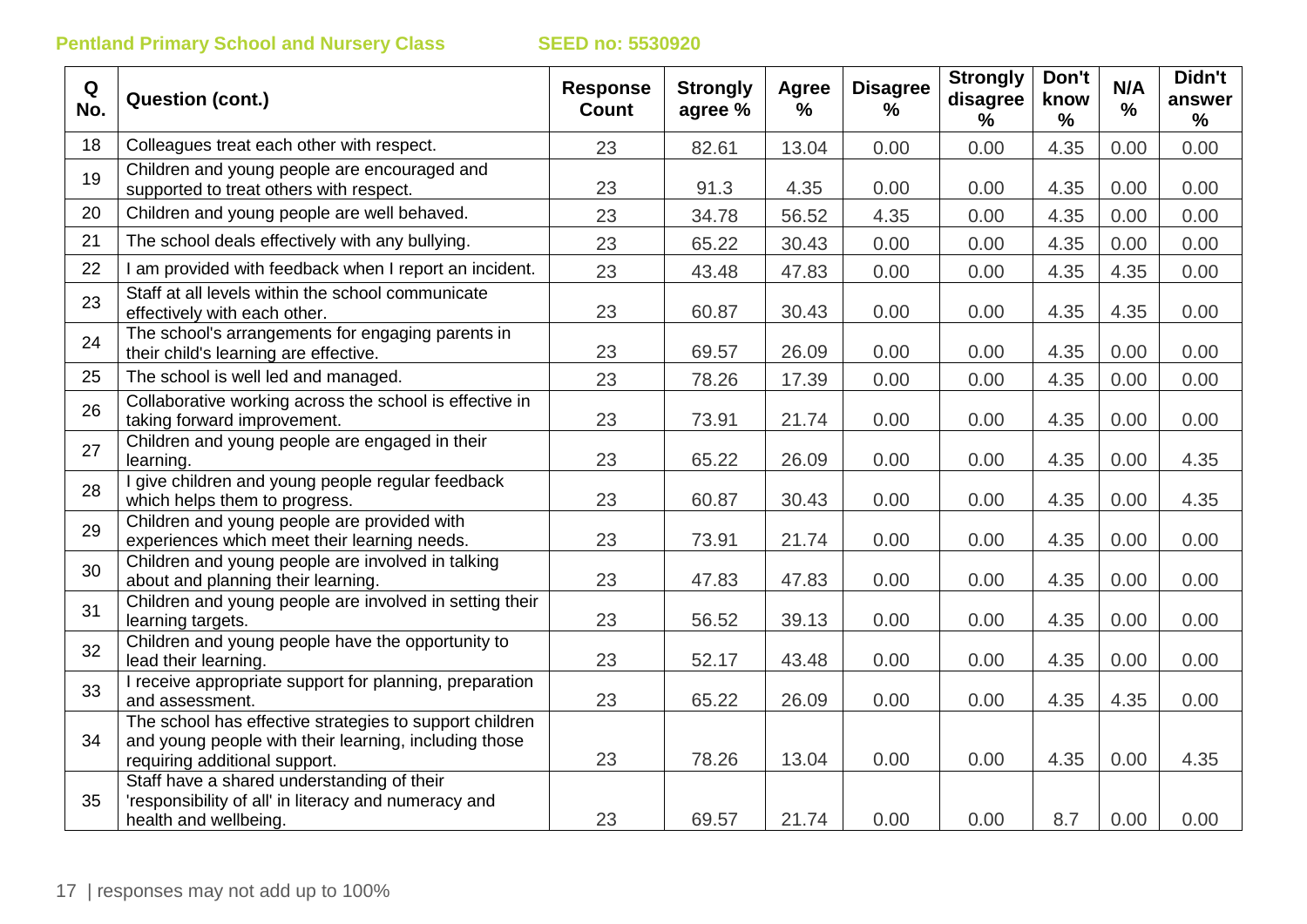| Q<br>No. | <b>Question (cont.)</b>                                                                                                    | <b>Response</b><br><b>Count</b> | <b>Strongly</b><br>agree % | Agree<br>% | <b>Disagree</b><br>$\frac{0}{0}$ | <b>Strongly</b><br>disagree<br>$\frac{0}{0}$ | Don't<br>know<br>% | N/A<br>$\%$ | Didn't<br>answer<br>% |
|----------|----------------------------------------------------------------------------------------------------------------------------|---------------------------------|----------------------------|------------|----------------------------------|----------------------------------------------|--------------------|-------------|-----------------------|
| 36       | Moderation activities are helping me to make sound<br>professional judgements.                                             | 23                              | 43.48                      | 52.17      | 0.00                             | 0.00                                         | 4.35               | 0.00        | 0.00                  |
| 37       | I have regular opportunities to help shape the<br>curriculum through discussions with colleagues,<br>parents and partners. | 23                              | 52.17                      | 43.48      | 0.00                             | 0.00                                         | 4.35               | 0.00        | 0.00                  |
| 38       | am aware of and involved in the school's strategies<br>for raising attainment for all.                                     | 23                              | 73.91                      | 21.74      | 0.00                             | 0.00                                         | 4.35               | 0.00        | 0.00                  |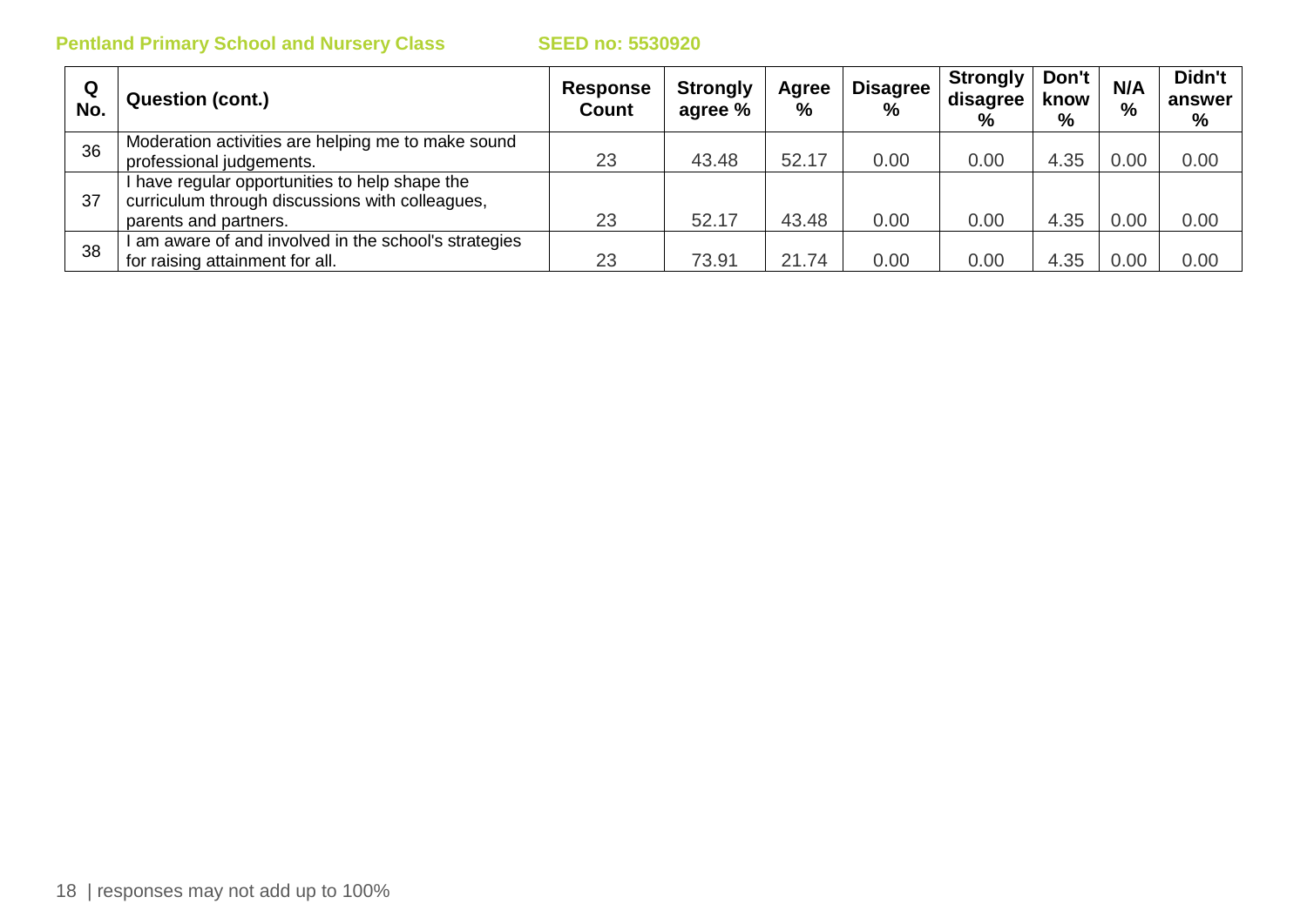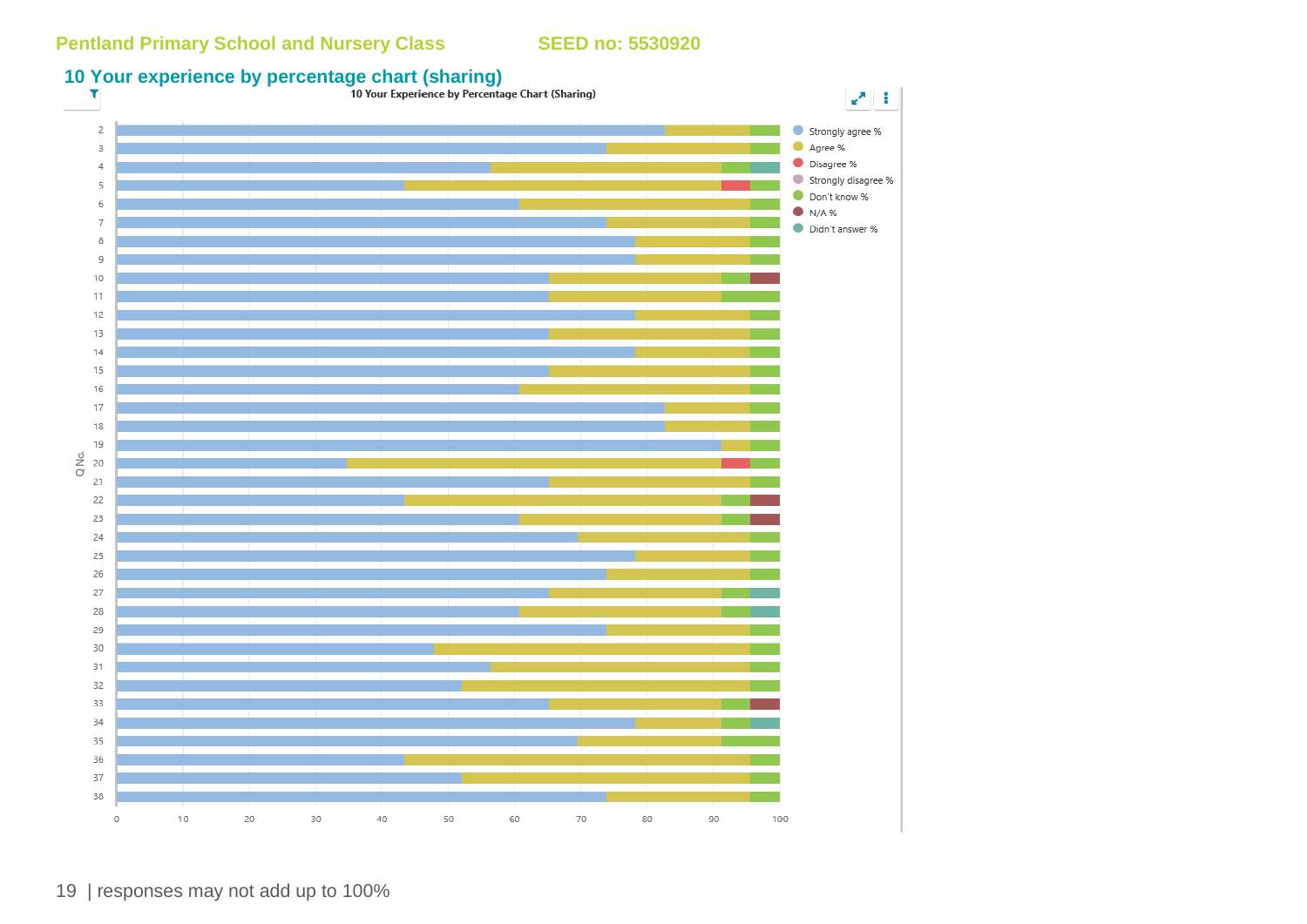# **Questionnaire for pupil support staff (11)**

| Q<br>No.       | Question                                                                                                                            | <b>Response</b><br><b>Count</b> | <b>Strongly</b><br>agree % | <b>Agree</b><br>$\frac{0}{0}$ | <b>Disagree</b><br>$\frac{9}{6}$ | <b>Strongly</b><br>disagree<br>$\frac{0}{0}$ | Don't<br>know<br>$\frac{0}{0}$ | N/A<br>$\frac{0}{0}$ | Didn't<br>answer<br>$\frac{0}{0}$ |
|----------------|-------------------------------------------------------------------------------------------------------------------------------------|---------------------------------|----------------------------|-------------------------------|----------------------------------|----------------------------------------------|--------------------------------|----------------------|-----------------------------------|
| $\overline{2}$ | I find it rewarding to be a member of staff at this<br>school.                                                                      | 11                              | 63.64                      | 27.27                         | 0.00                             | 0.00                                         | 9.09                           | 0.00                 | 0.00                              |
| 3              | I feel a valued part of the school's community.                                                                                     | 11                              | 45.45                      | 45.45                         | 0.00                             | 0.00                                         | 9.09                           | 0.00                 | 0.00                              |
| $\overline{4}$ | I am encouraged to learn and share practice with<br>colleagues from other schools.                                                  | 11                              | 36.36                      | 54.55                         | 0.00                             | 0.00                                         | 9.09                           | 0.00                 | 0.00                              |
| 5              | I am given the opportunity to learn and share practice<br>with colleagues from other schools.                                       | 11                              | 63.64                      | 27.27                         | 0.00                             | 0.00                                         | 9.09                           | 0.00                 | 0.00                              |
| 6              | I have a clear understanding of the social, cultural and<br>economic context of the school.                                         | 11                              | 45.45                      | 45.45                         | 0.00                             | 0.00                                         | 9.09                           | 0.00                 | 0.00                              |
| $\overline{7}$ | I feel appropriately supported by the school to<br>undertake my role.                                                               | 11                              | 45.45                      | 45.45                         | 0.00                             | 0.00                                         | 9.09                           | 0.00                 | 0.00                              |
| 8              | I am supported to engage in professional learning.                                                                                  | 11                              | 36.36                      | 36.36                         | 9.09                             | 0.00                                         | 9.09                           | 9.09                 | 0.00                              |
| 9              | My professional learning enables me to reflect on and<br>improve my practice.                                                       | 11                              | 36.36                      | 45.45                         | 0.00                             | 0.00                                         | 9.09                           | 9.09                 | 0.00                              |
| 10             | I have regular opportunities to undertake leadership<br>roles.                                                                      | 11                              | 45.45                      | 45.45                         | 0.00                             | 0.00                                         | 9.09                           | 0.00                 | 0.00                              |
| 11             | I have opportunities to be involved in agreeing<br>priorities for the school.                                                       | 11                              | 45.45                      | 45.45                         | 0.00                             | 0.00                                         | 9.09                           | 0.00                 | 0.00                              |
| 12             | I am actively involved in the school's ongoing self-<br>evaluation.                                                                 | 11                              | 81.82                      | 9.09                          | 0.00                             | 0.00                                         | 9.09                           | 0.00                 | 0.00                              |
| 13             | I use information, including data, effectively to identify<br>and reduce inequalities in children's and young<br>people's outcomes. | 11                              | 63.64                      | 27.27                         | 0.00                             | 0.00                                         | 9.09                           | 0.00                 | 0.00                              |
| 14             | I understand how to apply the school's procedures<br>relating to child protection and safeguarding.                                 | 11                              | 63.64                      | 27.27                         | 0.00                             | 0.00                                         | 9.09                           | 0.00                 | 0.00                              |
| 15             | The school's vision and values underpins my work.                                                                                   | 11                              | 45.45                      | 45.45                         | 0.00                             | 0.00                                         | 9.09                           | 0.00                 | 0.00                              |
| 16             | Staff treat all children and young people fairly and with<br>respect.                                                               | 11                              | 36.36                      | 54.55                         | 0.00                             | 0.00                                         | 9.09                           | 0.00                 | 0.00                              |
| 17             | Colleagues treat each other with respect.                                                                                           | 11                              | 63.64                      | 27.27                         | 0.00                             | 0.00                                         | 9.09                           | 0.00                 | 0.00                              |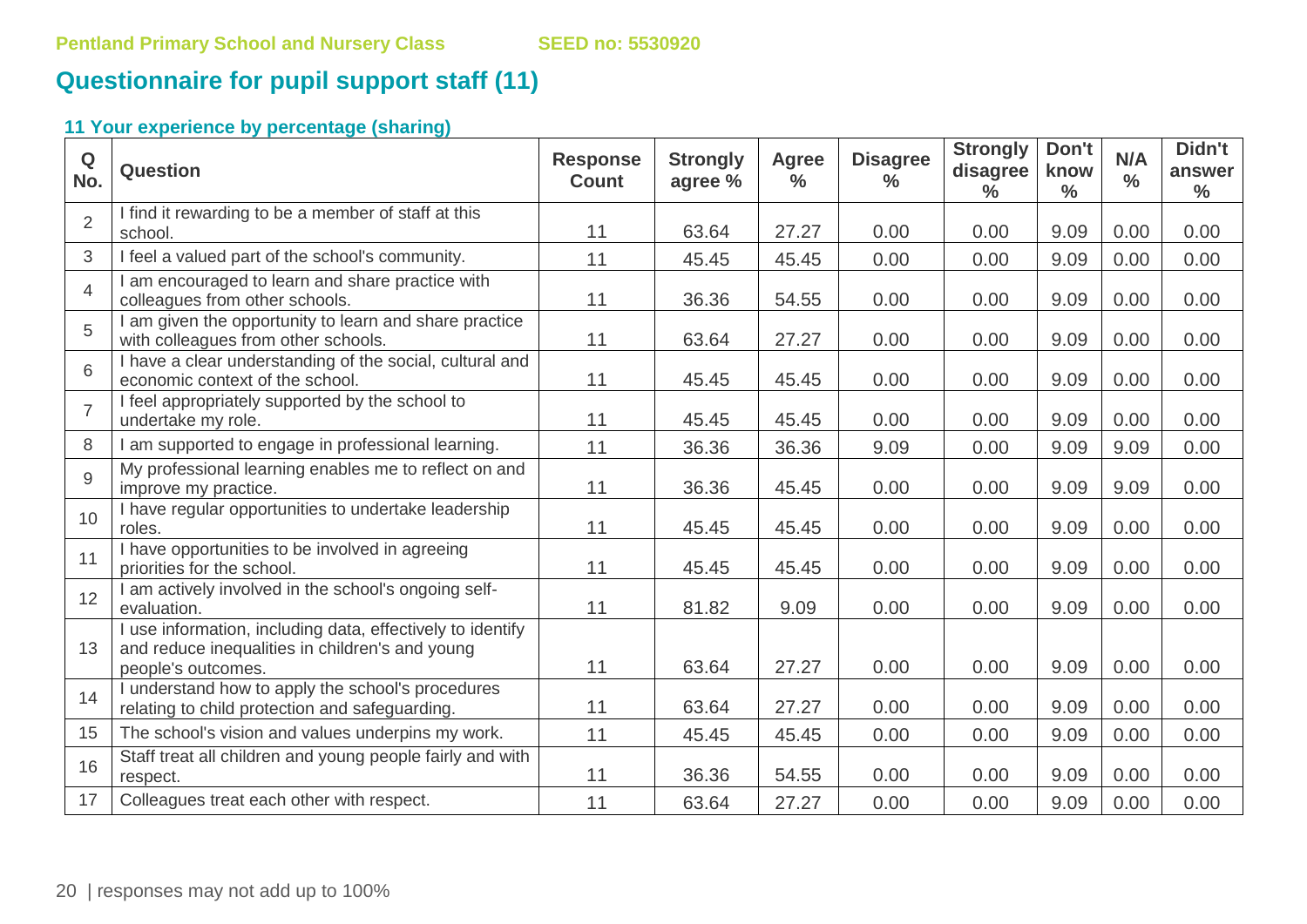| $\mathbf Q$<br>No. | <b>Question (cont.)</b>                                                                                                                           | <b>Response</b><br><b>Count</b> | <b>Strongly</b><br>agree % | <b>Agree</b><br>$\frac{6}{6}$ | <b>Disagree</b><br>$\frac{0}{0}$ | <b>Strongly</b><br>disagree<br>$\frac{0}{0}$ | Don't<br>know<br>$\frac{0}{0}$ | N/A<br>$\frac{0}{0}$ | Didn't<br>answer<br>$\frac{0}{0}$ |
|--------------------|---------------------------------------------------------------------------------------------------------------------------------------------------|---------------------------------|----------------------------|-------------------------------|----------------------------------|----------------------------------------------|--------------------------------|----------------------|-----------------------------------|
| 18                 | Children and young people are encouraged and<br>supported to treat others with respect.                                                           | 11                              | 63.64                      | 18.18                         | 0.00                             | 0.00                                         | 9.09                           | 0.00                 | 9.09                              |
| 19                 | Children and young people are well behaved.                                                                                                       | 11                              | 18.18                      | 63.64                         | 9.09                             | 0.00                                         | 9.09                           | 0.00                 | 0.00                              |
| 20                 | The school deals effectively with any bullying.                                                                                                   | 11                              | 36.36                      | 54.55                         | 0.00                             | 0.00                                         | 9.09                           | 0.00                 | 0.00                              |
| 21                 | I am provided with feedback when I report an incident.                                                                                            | 11                              | 18.18                      | 63.64                         | 9.09                             | 0.00                                         | 0.00                           | 9.09                 | 0.00                              |
| 22                 | Staff at all levels within the school communicate<br>effectively with each other.                                                                 | 11                              | 27.27                      | 63.64                         | 0.00                             | 0.00                                         | 9.09                           | 0.00                 | 0.00                              |
| 23                 | The school's arrangements for engaging parents in<br>their child's learning are effective.                                                        | 11                              | 36.36                      | 45.45                         | 0.00                             | 0.00                                         | 18.18                          | 0.00                 | 0.00                              |
| 24                 | The school is well led and managed.                                                                                                               | 11                              | 54.55                      | 36.36                         | 0.00                             | 0.00                                         | 9.09                           | 0.00                 | 0.00                              |
| 25                 | Collaborative working across the school is effective in<br>taking forward improvement.                                                            | 11                              | 45.45                      | 45.45                         | 0.00                             | 0.00                                         | 9.09                           | 0.00                 | 0.00                              |
| 26                 | Children and young people are engaged in their<br>learning.                                                                                       | 11                              | 36.36                      | 54.55                         | 0.00                             | 0.00                                         | 9.09                           | 0.00                 | 0.00                              |
| 27                 | I give children and young people regular feedback<br>which helps them to progress.                                                                | 11                              | 45.45                      | 45.45                         | 0.00                             | 0.00                                         | 9.09                           | 0.00                 | 0.00                              |
| 28                 | Children and young people are provided with<br>experiences which meet their learning needs.                                                       | 11                              | 45.45                      | 45.45                         | 0.00                             | 0.00                                         | 9.09                           | 0.00                 | 0.00                              |
| 29                 | Children and young people are involved in talking<br>about and planning their learning.                                                           | 11                              | 36.36                      | 45.45                         | 9.09                             | 0.00                                         | 9.09                           | 0.00                 | 0.00                              |
| 30                 | Children and young people are involved in setting<br>their learning targets.                                                                      | 11                              | 36.36                      | 45.45                         | 0.00                             | 0.00                                         | 18.18                          | 0.00                 | 0.00                              |
| 31                 | Children and young people have the opportunity to<br>lead their learning.                                                                         | 11                              | 54.55                      | 27.27                         | 0.00                             | 0.00                                         | 18.18                          | 0.00                 | 0.00                              |
| 32                 | I receive appropriate support for planning, preparation<br>and assessment.                                                                        | 11                              | 45.45                      | 45.45                         | 0.00                             | 0.00                                         | 9.09                           | 0.00                 | 0.00                              |
| 33                 | The school has effective strategies to support children<br>and young people with their learning, including those<br>requiring additional support. | 11                              | 36.36                      | 54.55                         | 0.00                             | 0.00                                         | 9.09                           | 0.00                 | 0.00                              |
| 34                 | Staff have a shared understanding of their<br>'responsibility of all' in literacy and numeracy and                                                |                                 |                            |                               |                                  |                                              |                                |                      |                                   |
|                    | health and wellbeing.<br>I am aware of the school's strategies for raising                                                                        | 11                              | 45.45                      | 45.45                         | 0.00                             | 0.00                                         | 9.09                           | 0.00                 | 0.00                              |
| 36                 | attainment for all.                                                                                                                               | 11                              | 63.64                      | 18.18                         | 0.00                             | 0.00                                         | 9.09                           | 0.00                 | 9.09                              |